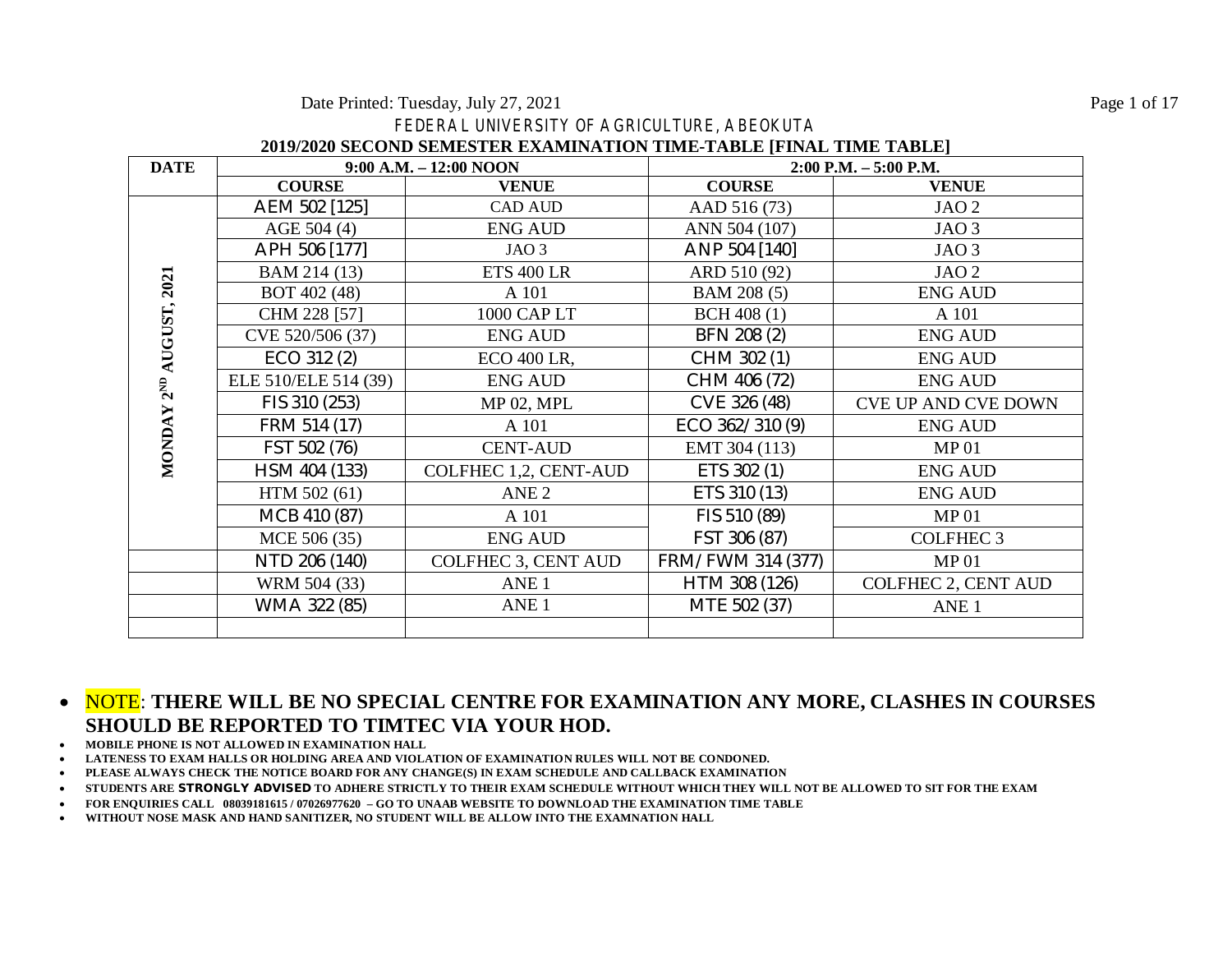|                                      |                           | Date Printed: Tuesday, July 27, 2021 |                          |                            |  |
|--------------------------------------|---------------------------|--------------------------------------|--------------------------|----------------------------|--|
| <b>DATE</b>                          | $9:00$ A.M. $-12:00$ NOON |                                      | $2:00$ P.M. $-5:00$ P.M. |                            |  |
|                                      | <b>COURSE</b>             | <b>VENUE</b>                         | <b>COURSE</b>            | <b>VENUE</b>               |  |
|                                      | AAD 512 (72)              | JAO 1                                | BFN 206/210 (12)         | <b>ECO 400 LR</b>          |  |
|                                      | ABE 508 (18)              | ANE <sub>1</sub>                     | BIO 208 (131)            | A101                       |  |
|                                      | ACC 102 (5)               | 1000 CAP LT                          | CVE 328/306 (47)         | ANE <sub>1</sub>           |  |
| 2021                                 | BAM 402 (316)             | 1000 CAP LT                          | CPT 504/514 [63]         | JAO <sub>3</sub>           |  |
|                                      | CSC 434 (1)               | 1000 CAPLT                           | CPT 506/516 [5]          | JAO <sub>3</sub>           |  |
|                                      | ECO 302/354 (15)          | 1000 CAP LT                          | $CSC$ 436 $(1)$          | A 101                      |  |
| AUGUST<br>3 <sup>RD</sup><br>TUESDAY | ELE 102 (46)              | ANE <sub>1</sub>                     | BFN 312/ECO 262 (27)     | <b>ECO 400 LR</b>          |  |
|                                      | EMT 520 (51)              | MP 02                                | ETS 208 (15)             | <b>ECO 400 LR</b>          |  |
|                                      | FRM 518 (4)               | MP 02                                | FWM 204 (112)            | MP <sub>01</sub>           |  |
|                                      | FRM 516 (7)               | MP 02                                | HRT 504 [58]             | JAO 3                      |  |
|                                      | HSM 418 (P) (11)          | PATTERN LAB                          | HSM 432 (32)             | <b>COLFHEC 3</b>           |  |
|                                      | HTM 504 (61)              | <b>CENT-AUD</b>                      | HTM 304 (125)            | <b>COLFHEC 3, CENT AUD</b> |  |
|                                      | MCB 412 (87)              | A101                                 | PBS 506 (80)             | JAO <sub>3</sub>           |  |
|                                      | MCE 302/304 (51)          | ANE <sub>1</sub>                     | PCP 508 [68]             | JAO <sub>3</sub>           |  |
|                                      | MTS 424 (62)              | 1000 CAPLT                           | SOS 520 [86]             | JAO <sub>3</sub>           |  |
|                                      | ZOO 470 (55)              | A101                                 | WMA 204 (245)            | MP <sub>01</sub>           |  |
|                                      |                           |                                      |                          |                            |  |

- **MOBILE PHONE IS NOT ALLOWED IN EXAMINATION HALL**
- **LATENESS TO EXAM HALLS OR HOLDING AREA AND VIOLATION OF EXAMINATION RULES WILL NOT BE CONDONED.**
- **PLEASE ALWAYS CHECK THE NOTICE BOARD FOR ANY CHANGE(S) IN EXAM SCHEDULE AND CALLBACK EXAMINATION**
- **STUDENTS ARE STRONGLY ADVISED TO ADHERE STRICTLY TO THEIR EXAM SCHEDULE WITHOUT WHICH THEY WILL NOT BE ALLOWED TO SIT FOR THE EXAM**
- **FOR ENQUIRIES CALL 08039181615 / 07026977620 – GO TO UNAAB WEBSITE TO DOWNLOAD THE EXAMINATION TIME TABLE**
- **WITHOUT NOSE MASK AND HAND SANITIZER, NO STUDENT WILL BE ALLOW INTO THE EXAMNATION HALL**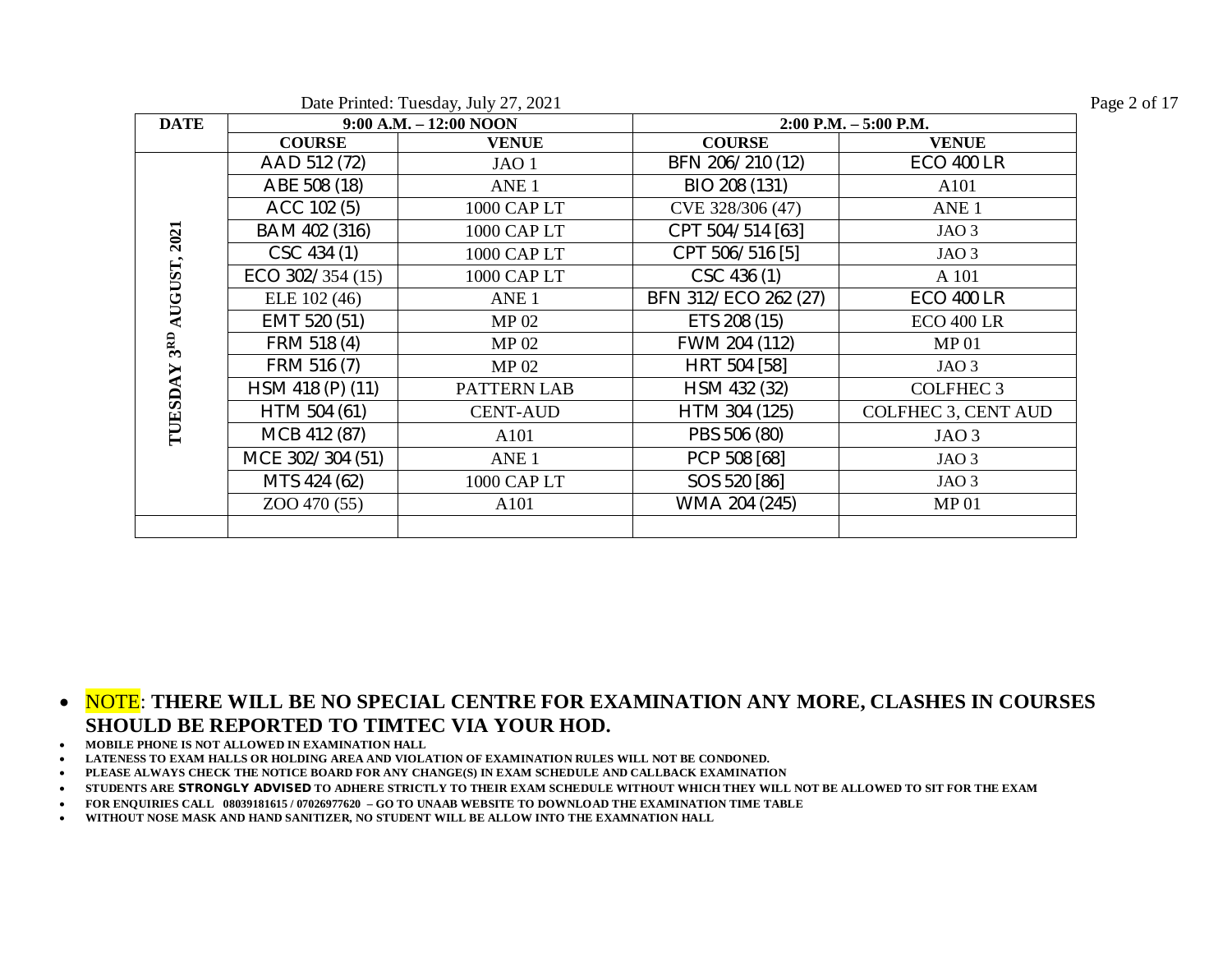|                            |               | Date Printed: Tuesday, July 27, 2021 |                                 |                          | Page 3 of 17 |
|----------------------------|---------------|--------------------------------------|---------------------------------|--------------------------|--------------|
| <b>DATE</b>                |               | $9:00$ A.M. $-12:00$ NOON            |                                 | $2:00$ P.M. $-5:00$ P.M. |              |
|                            | <b>COURSE</b> | <b>VENUE</b>                         | <b>COURSE</b>                   | <b>VENUE</b>             |              |
|                            | AAD 506 [79]  | JAO 2                                | ACC 308 (15)                    | MP <sub>01</sub>         |              |
|                            | ABE 516 (9)   | ANE <sub>1</sub>                     | AGE 506/CVE 502/ABE<br>518 (95) | ANE <sub>1</sub>         |              |
| 2021                       | ANN 506 (329) | JAO <sub>3</sub>                     | ARD 506 [1]                     | <b>MP01</b>              |              |
|                            | ARD 518 (91)  | JAO 2                                | BAM 212 (1)                     | MP <sub>01</sub>         |              |
| AUGUST,<br>$4^{\text{TH}}$ | BAM 320 (22)  | JAO 2                                | ECO 368 (12)                    | <b>ENG AUD</b>           |              |
|                            | BOT 410 (48)  | A 101                                | ETS 204 (1)                     | MP <sub>01</sub>         |              |
|                            | ECO 102 (3)   | JAO <sub>2</sub>                     | FIS 506 (89)                    | MP <sub>01</sub>         |              |
|                            | HRT 506 [59]  | <b>CPL</b>                           | FST 506 (76)                    | COLFHEC $1 & 2$          |              |
|                            | MCE 202 (279) | ENG AUD, ANE 1                       | HSM 406 (80)                    | <b>CENT-AUD</b>          |              |
|                            | MTS 452 (50)  | <b>CPL</b>                           | MCB 422 (85)                    | A 101                    |              |
|                            | SOS 514 [84]  | JAO 3                                | MCE 350 (41)                    | ANE <sub>2</sub>         |              |
| WEDNESDAY                  | STS 474 (5)   | 1000 CAP LT                          | MTE 504 (36)                    | ANE <sub>1</sub>         |              |
|                            | WRM 508 (34)  | MP <sub>02</sub>                     | PRM 504 [79]                    | <b>CPL</b>               |              |
|                            |               |                                      | STS 104 (50)                    | <b>ENG AUD</b>           |              |
|                            |               |                                      | ZOO 472 (53)                    | A 101                    |              |

| <b>DATE</b> | $9:00$ A.M. $-12:00$ NOON |             | $2:00$ P.M. $-5:00$ P.M. |               |
|-------------|---------------------------|-------------|--------------------------|---------------|
|             | <b>COURSE</b>             | VENUE       | <b>COURSE</b>            | <b>VENUE</b>  |
| Z > 1       | ACC 402 (100)             | 1000 CAP LT | ABE 524 (7)              | $1000$ CAP LT |
| ⌒<br>īω     | BFN 308 (6)               | 1000 CAP LT | ABE 528 (5)              | 1000 CAP LT   |
| ដ¤          | BIO 210 (139)             | A 101       | ABG 502 (74)             | JAO           |

- **MOBILE PHONE IS NOT ALLOWED IN EXAMINATION HALL**
- **LATENESS TO EXAM HALLS OR HOLDING AREA AND VIOLATION OF EXAMINATION RULES WILL NOT BE CONDONED.**
- **PLEASE ALWAYS CHECK THE NOTICE BOARD FOR ANY CHANGE(S) IN EXAM SCHEDULE AND CALLBACK EXAMINATION**
- **STUDENTS ARE STRONGLY ADVISED TO ADHERE STRICTLY TO THEIR EXAM SCHEDULE WITHOUT WHICH THEY WILL NOT BE ALLOWED TO SIT FOR THE EXAM**
- **FOR ENQUIRIES CALL 08039181615 / 07026977620 – GO TO UNAAB WEBSITE TO DOWNLOAD THE EXAMINATION TIME TABLE**
- **WITHOUT NOSE MASK AND HAND SANITIZER, NO STUDENT WILL BE ALLOW INTO THE EXAMNATION HALL**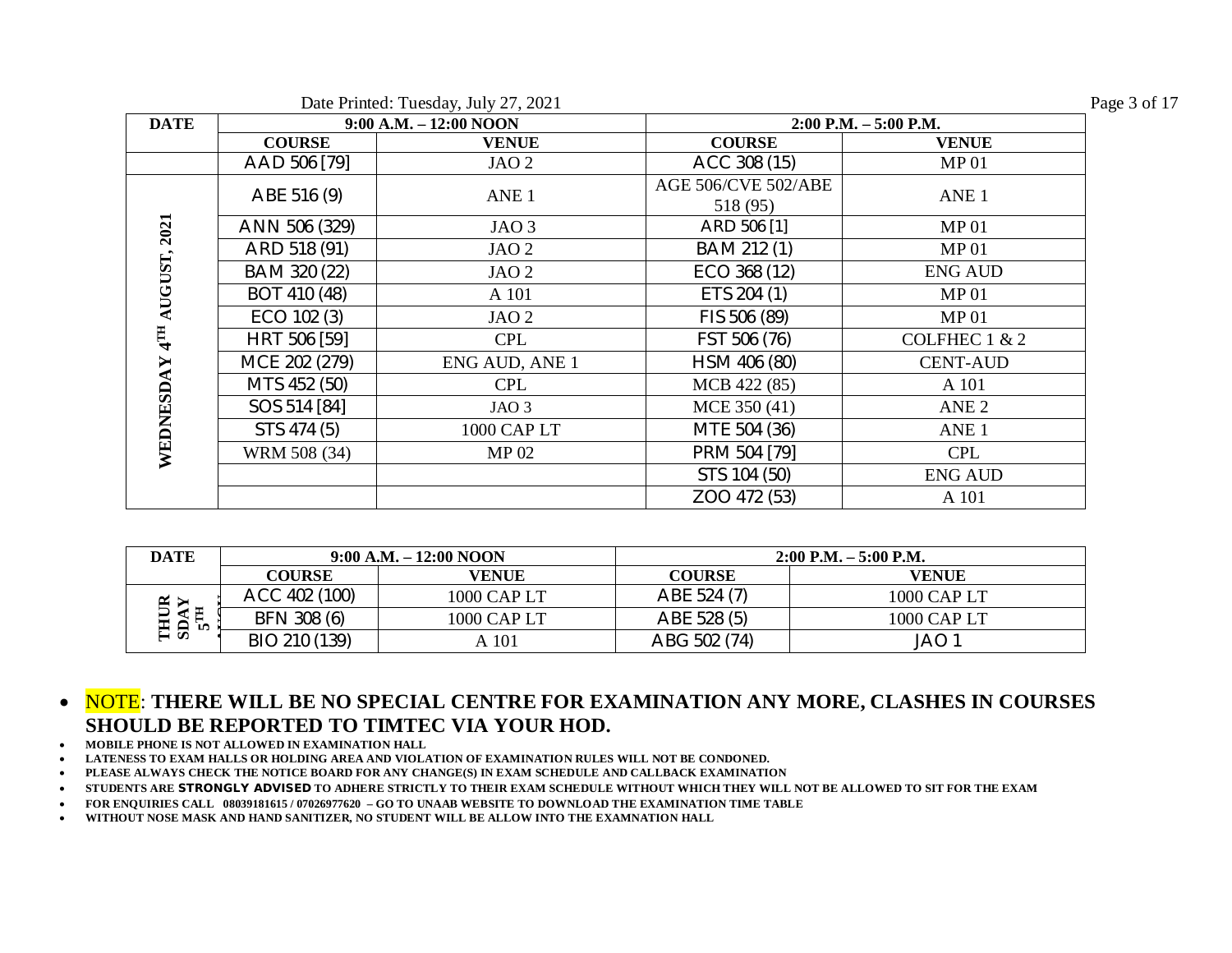Date Printed: Tuesday, July 27, 2021 Page 4 of 17

| CHM 424 (74) | 1000 CAP LT      | ACC 310 (16)    | 1000 CAP LT      |
|--------------|------------------|-----------------|------------------|
| CMS 104 (1)  | 1000 CAP LT      | BFN 402 (112)   | 1000 CAP LT      |
| CSC 418 (2)  | 1000 CAPLT       | BOT 212 (133)   | A 101            |
| ECO 452 (91) | 1000 CAPLT       | $ECO$ 306 $(1)$ | 1000 CAP LT      |
| EMT 314 (87) | MP <sub>02</sub> | EMT 104 (122)   | MP 02            |
| ETS 404 (2)  | 1000 CAP LT      | ETS 202 (11)    | 1000 CAP LT      |
| FST 310 (96) | 1000 CAP LT      | ETS 318 (28)    | 1000 CAP LT      |
| NTD 408 (80) | <b>CENT-AUD</b>  | FIS 502 (89)    | MP <sub>02</sub> |
| PCP 510 (70) | <b>CPL</b>       | HTM 302 (135)   | 1000 CAP LT      |
|              |                  |                 |                  |

| <b>DATE</b>     |                  | $9:00$ A.M. $-12:00$ NOON | $2:30$ P.M. $-5:30$ P.M. |                    |
|-----------------|------------------|---------------------------|--------------------------|--------------------|
|                 | <b>COURSE</b>    | <b>VENUE</b>              | <b>COURSE</b>            | <b>VENUE</b>       |
| 2021            | ABE 514 (1)      | ANE <sub>1</sub>          | ABE 510 (1)              | <b>ENG AUD</b>     |
|                 | ABG 304 [124]    | JAO 3                     | ACC 204 (4)              | JAO <sub>1</sub>   |
|                 | ACC 304 (44)     | <b>VET AUD</b>            | ANP 510 (61)             | JAO <sub>1</sub>   |
|                 | ANN 510 (99)     | JAO <sub>3</sub>          | CVE 504 (39)             | <b>ENG AUD</b>     |
| AUGUST,         | ARD 504 [140]    | JAO <sub>2</sub>          | $ECO$ 356 $(9)$          | JAO <sub>1</sub>   |
|                 | BAM 318 (22)     | <b>VET AUD</b>            | EMT 516 (18)             | MP 02              |
| $6^{\text{TH}}$ | BCH 410 (89)     | A 101                     | EMT 506 (50)             | MP 02              |
|                 | BFN 306 (11)     | <b>VET AUD</b>            | FRM 512 (25)             | MP <sub>02</sub>   |
|                 | BOT 414 (47)     | A 101                     | FIS 306 (103)            | MP <sub>01</sub>   |
| FRIDAY          | ECO 260(9)       | <b>VET AUD</b>            | HSM 410 [P] (35)         | <b>TEXTILE LAB</b> |
|                 | ELE 508/512 (38) | ANE <sub>1</sub>          | MCE 520 (35)             | <b>ENG AUD</b>     |

- **MOBILE PHONE IS NOT ALLOWED IN EXAMINATION HALL**
- **LATENESS TO EXAM HALLS OR HOLDING AREA AND VIOLATION OF EXAMINATION RULES WILL NOT BE CONDONED.**
- **PLEASE ALWAYS CHECK THE NOTICE BOARD FOR ANY CHANGE(S) IN EXAM SCHEDULE AND CALLBACK EXAMINATION**
- **STUDENTS ARE STRONGLY ADVISED TO ADHERE STRICTLY TO THEIR EXAM SCHEDULE WITHOUT WHICH THEY WILL NOT BE ALLOWED TO SIT FOR THE EXAM**
- **FOR ENQUIRIES CALL 08039181615 / 07026977620 – GO TO UNAAB WEBSITE TO DOWNLOAD THE EXAMINATION TIME TABLE**
- **WITHOUT NOSE MASK AND HAND SANITIZER, NO STUDENT WILL BE ALLOW INTO THE EXAMNATION HALL**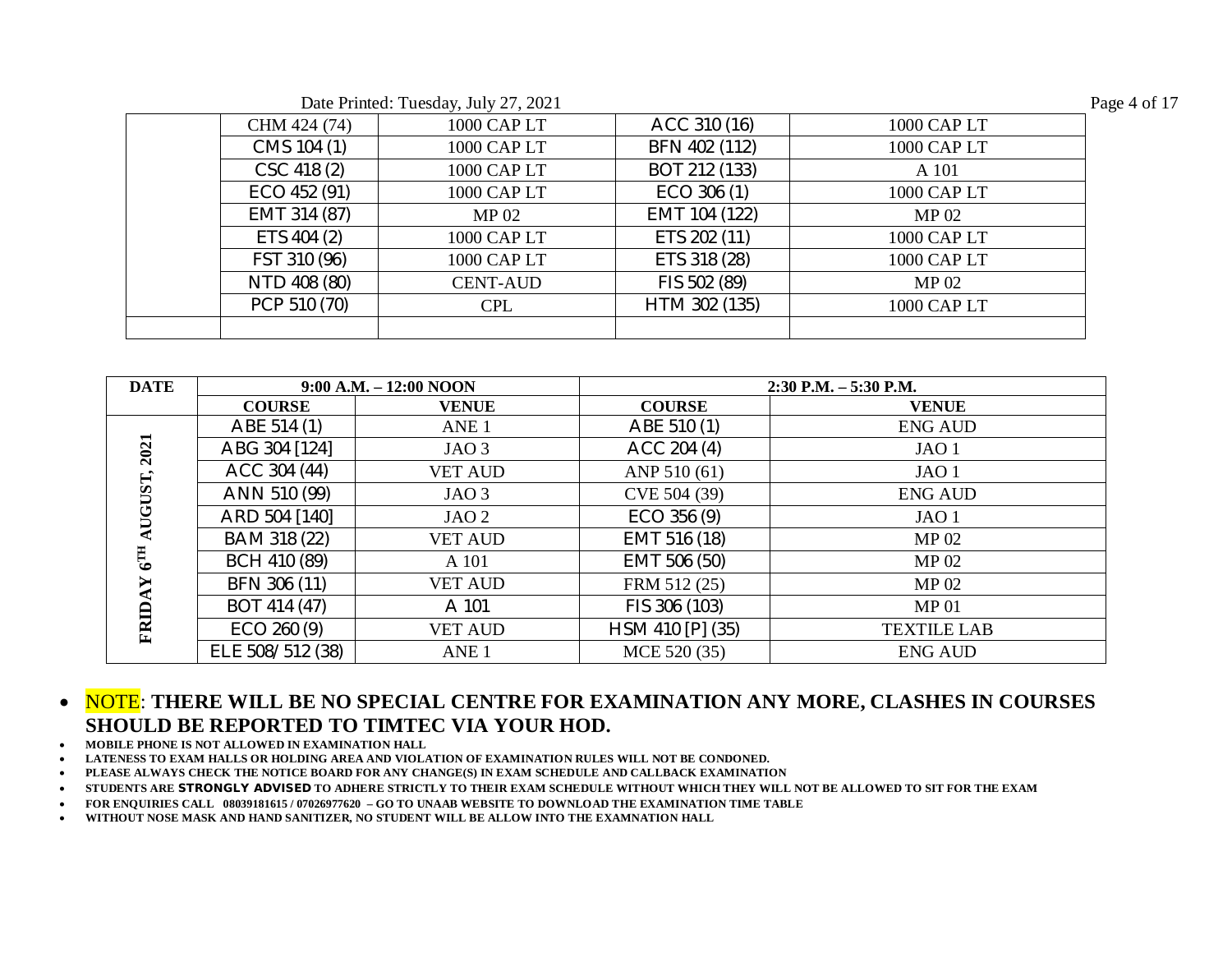| Date Printed: Tuesday, July 27, 2021 | Page 5 of 17 |
|--------------------------------------|--------------|
|                                      |              |

|  | Page 5 of 17 |  |  |  |
|--|--------------|--|--|--|
|--|--------------|--|--|--|

| ETS 212 [12]      | <b>VET AUD</b>                                                       | MTE 506 (38)  | <b>ENG AUD</b>   |
|-------------------|----------------------------------------------------------------------|---------------|------------------|
| FST 510 (138)     | COLFHEC 1, CENT AUD <sup>60</sup>                                    | PCP 506 [373] | JAO <sub>3</sub> |
| MCB 402 (87)      | A 101                                                                | PHS 472 (68)  | PHS LAB          |
| MTS 232/234 (912) | 1000 CAP LT <sup>400</sup> , MP 01 <sup>400</sup> ,<br>MP $02^{120}$ | STS 476 (57)  | MP <sub>01</sub> |
| NTD 412 (80)      | <b>COLFHEC 2, CENT AUD</b>                                           | WMA 502 (57)  | MP <sub>01</sub> |
| PRM 304 [121]     | JAO3                                                                 | ZOO 466 (57)  | A 101            |

| <b>DATE</b>                                | $9:00$ A.M. $-12:00$ NOON |                  | $2:00$ P.M. $-5:00$ P.M. |                   |
|--------------------------------------------|---------------------------|------------------|--------------------------|-------------------|
|                                            | <b>COURSE</b>             | <b>VENUE</b>     | <b>COURSE</b>            | <b>VENUE</b>      |
|                                            | ABE 106 (220)             | <b>ENG AUD</b>   | ABE 102 (57)             | <b>ENG AUD</b>    |
|                                            | ABE 512 (1)               | <b>ENG AUD</b>   | ABE 302 (40)             | <b>ENG AUD</b>    |
| 2021                                       | AEM 508 [48]              | JAO <sub>3</sub> | ARD 512 (97)             | <b>CPL</b>        |
|                                            | ANP 502 [146]             | JAO <sub>2</sub> | BCH 308 (1)              | A101              |
|                                            | BCH 404 (90)              | A 101            | BFN 318/BAM 316 (18)     | <b>BAM 400 LR</b> |
| <b>LSN-50</b><br>$\mathbf{g}^{\mathbf{H}}$ | BFN 102 (2)               | 1000 CAP LT      | CSC 246/206 (123)        | A 101             |
|                                            | BOT 404 (48)              | A 101            | ECO 264(4)               | <b>BAM 400 LR</b> |
|                                            | CPT 508 [67]              | <b>CPL</b>       | ELE 304 (50)             | ANE <sub>2</sub>  |
|                                            | ECO 254/202 [5]           | 1000 CAP LT      | ETS 214 (8)              | <b>BAM 400 LR</b> |
|                                            | HRT 508 [145]             | JAO 2            | FIS 302 (109)            | MP <sub>01</sub>  |
| MOND                                       | HSM 434 (67)              | <b>CENT-AUD</b>  | FST 318 (90)             | COLFHEC 2 &3      |
|                                            | MCB 112(1)                | A 101            | FWM 302 (113)            | MP <sub>01</sub>  |
|                                            | MTE 508 (37)              | <b>ENG AUD</b>   | HTM 510 (61)             | COLFHEC 2 & 3     |
|                                            | PHS 494 (64)              | 1000 CAP LT      | MCE 324 (48)             | <b>ENG AUD</b>    |

- **MOBILE PHONE IS NOT ALLOWED IN EXAMINATION HALL**
- **LATENESS TO EXAM HALLS OR HOLDING AREA AND VIOLATION OF EXAMINATION RULES WILL NOT BE CONDONED.**
- **PLEASE ALWAYS CHECK THE NOTICE BOARD FOR ANY CHANGE(S) IN EXAM SCHEDULE AND CALLBACK EXAMINATION**
- **STUDENTS ARE STRONGLY ADVISED TO ADHERE STRICTLY TO THEIR EXAM SCHEDULE WITHOUT WHICH THEY WILL NOT BE ALLOWED TO SIT FOR THE EXAM**
- **FOR ENQUIRIES CALL 08039181615 / 07026977620 – GO TO UNAAB WEBSITE TO DOWNLOAD THE EXAMINATION TIME TABLE**
- **WITHOUT NOSE MASK AND HAND SANITIZER, NO STUDENT WILL BE ALLOW INTO THE EXAMNATION HALL**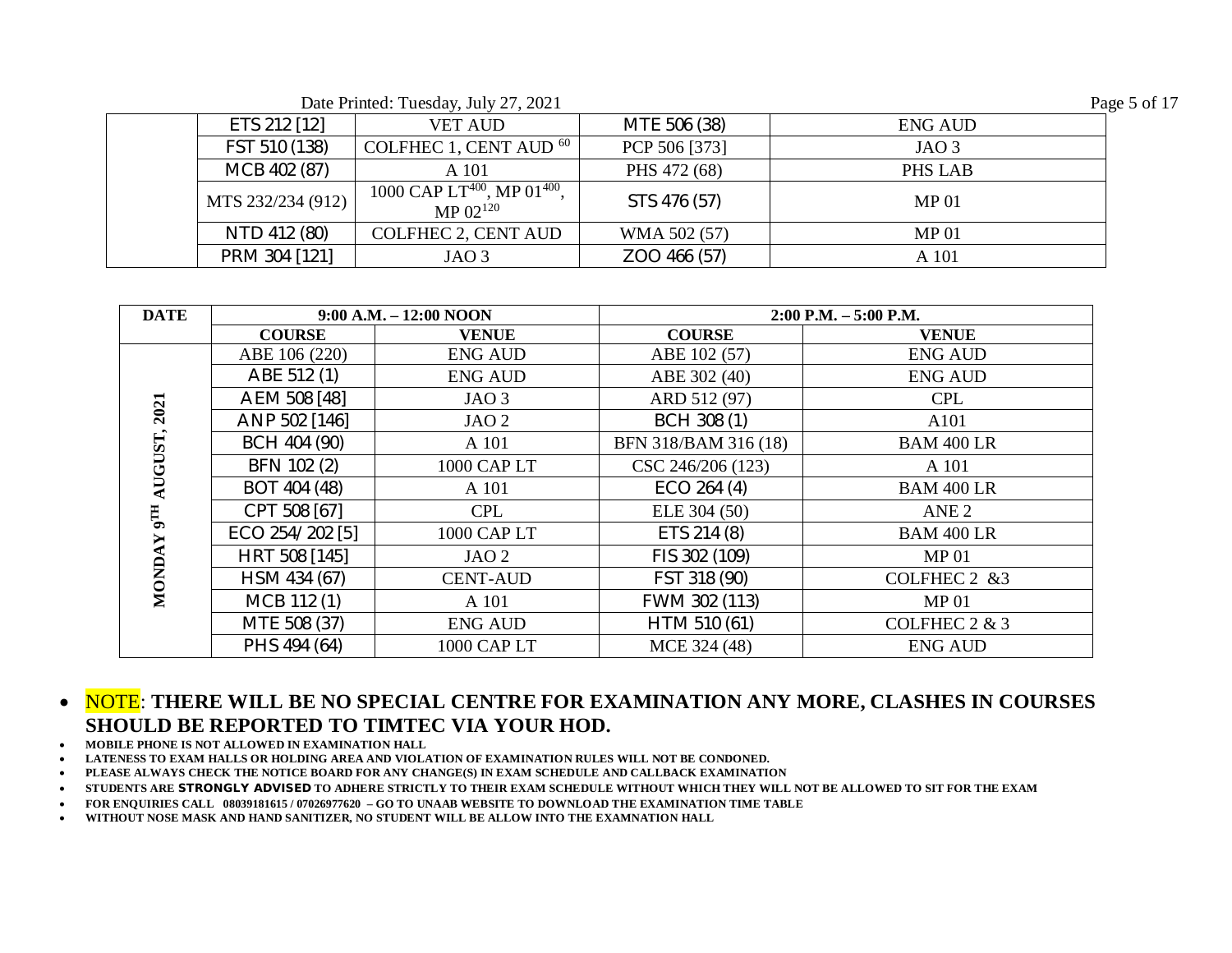Date Printed: Tuesday, July 27, 2021 Page 6 of 17

|                                 |       |                        | $\overline{\phantom{0}}$        |
|---------------------------------|-------|------------------------|---------------------------------|
| 12521<br><b>PRM 502</b><br>ے بے | JAO 3 | WMA 210 (187)          | MP 01                           |
| SOS 516 [86]                    | JAO 3 | 460 (56)<br><b>ZOO</b> | 101<br>$\overline{\phantom{a}}$ |
| WMA 516 (51)                    | MP 02 |                        |                                 |

| <b>DATE</b>   |                         | $9:00$ A.M. $-12:00$ NOON |                  | $2:00$ P.M. $-5:00$ P.M. |  |
|---------------|-------------------------|---------------------------|------------------|--------------------------|--|
|               | <b>COURSE</b>           | <b>VENUE</b>              | <b>COURSE</b>    | <b>VENUE</b>             |  |
|               | ABE 322 / AGE 322 (117) | <b>ENG AUD</b>            | AAD 504 [75]     | <b>CPL</b>               |  |
|               | AEM 316 [138]           | JAO <sub>3</sub>          | ABE 306 (36)     | ANE <sub>2</sub>         |  |
|               | ARD 304 [164]           | JAO <sub>3</sub>          | ABG 500 [280]    | JAO 2, JAO 3             |  |
|               | BAM 314 (25)            | 1000 CAP LT               | BFN 414 (46)     | 1000 CAP LT              |  |
|               | BCH 402 (90)            | A 101                     | ECO 412/464 (54) | 1000 CAPLT               |  |
| 2021          | BOT 202 (132)           | A 101                     | ELE 306 (91)     | <b>ENG AUD</b>           |  |
|               | CSC 426/406/446(77)     | 1000 CAP LT               | EMT 302 (99)     | <b>MP01</b>              |  |
|               | CVE 508 (39)            | <b>ENG AUD</b>            | EMT 518 (18)     | <b>MP01</b>              |  |
| AUGUST,       | ECO 252 (47)            | 1000 CAP LT               | ETS 412 (124)    | 1000 CAP LT              |  |
|               | ETS 308 (10)            | 1000 CAP LT               | FRM 502 (26)     | MP <sub>01</sub>         |  |
| $10^{T\rm H}$ | FIS 304 (127)           | MP <sub>01</sub>          | FST 504 (76)     | <b>CENT-AUD</b>          |  |
|               | FWM 306 (198)           | MP <sub>01</sub>          | MCE 522 (144)    | <b>ENG AUD</b>           |  |
| TUESDAY       | HSM 408 [P] (26)        | <b>TEXTILE LAB</b>        | PBS 504 [279]    | JAO 2, JAO 3             |  |
|               | HSM 416 (32)            | <b>CENT AUD</b>           | WRM 502 (33)     | <b>MP01</b>              |  |
|               | MCE 524 (38)            | <b>ENG AUD</b>            | WMA 302 (99)     | <b>MP01</b>              |  |
|               | MTE 304 (48)            | <b>ENG AUD</b>            | ZOO 206 (400)    | A 101, ANE 1, ANE 2      |  |
|               | MTS 494 (52)            | 1000 CAP LT               |                  |                          |  |
|               | NTD 416/406 (80)        | <b>CENT AUD</b>           |                  |                          |  |
|               | WMA 510 (51)            | <b>MP01</b>               |                  |                          |  |

- **MOBILE PHONE IS NOT ALLOWED IN EXAMINATION HALL**
- **LATENESS TO EXAM HALLS OR HOLDING AREA AND VIOLATION OF EXAMINATION RULES WILL NOT BE CONDONED.**
- **PLEASE ALWAYS CHECK THE NOTICE BOARD FOR ANY CHANGE(S) IN EXAM SCHEDULE AND CALLBACK EXAMINATION**
- **STUDENTS ARE STRONGLY ADVISED TO ADHERE STRICTLY TO THEIR EXAM SCHEDULE WITHOUT WHICH THEY WILL NOT BE ALLOWED TO SIT FOR THE EXAM**
- **FOR ENQUIRIES CALL 08039181615 / 07026977620 – GO TO UNAAB WEBSITE TO DOWNLOAD THE EXAMINATION TIME TABLE**
- **WITHOUT NOSE MASK AND HAND SANITIZER, NO STUDENT WILL BE ALLOW INTO THE EXAMNATION HALL**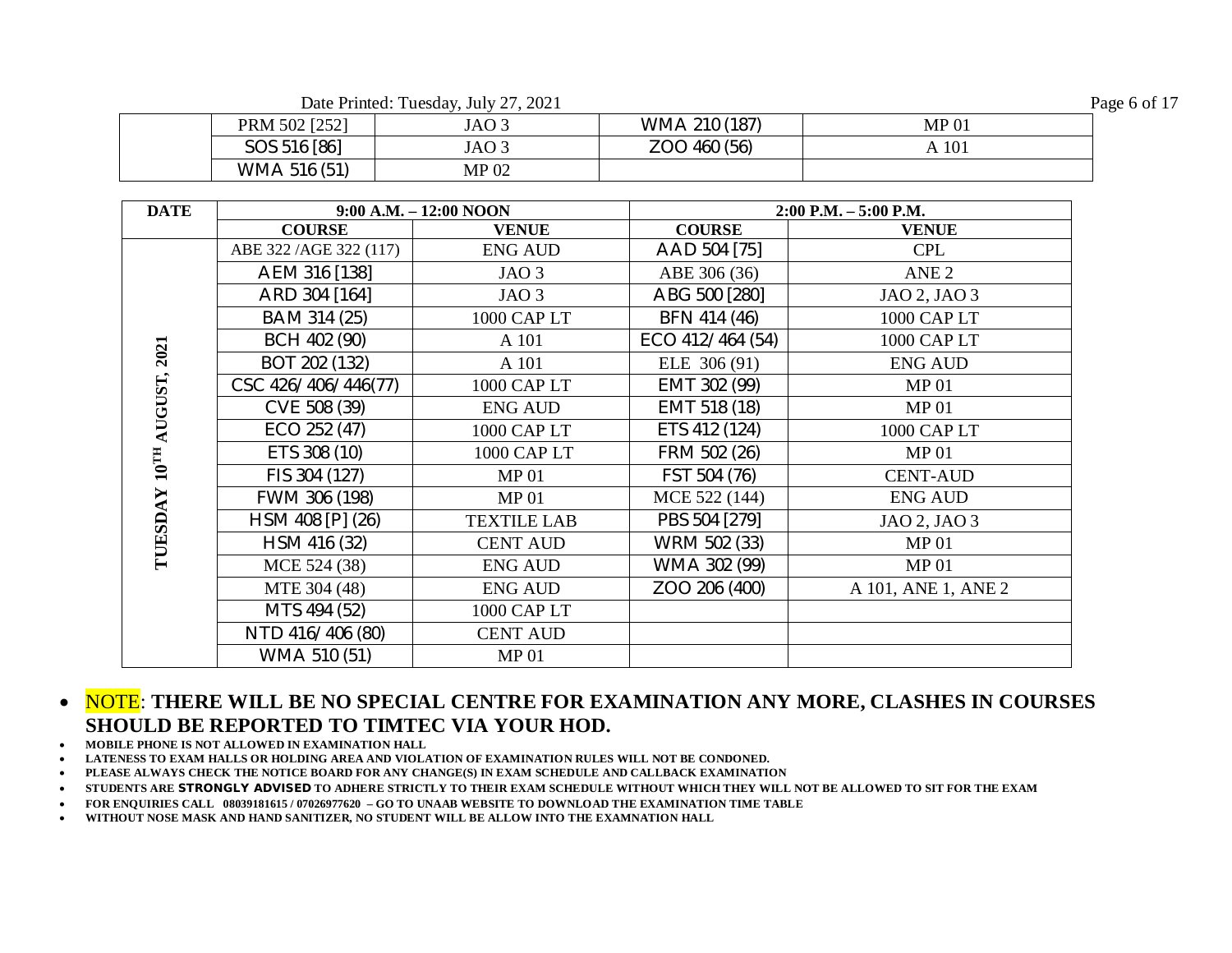| <b>DATE</b> |                  | 9:00 A.M. - 12:00 NOON |                      | $2:00$ P.M. $-5:00$ P.M. |
|-------------|------------------|------------------------|----------------------|--------------------------|
|             | <b>COURSE</b>    | <b>VENUE</b>           | <b>COURSE</b>        | <b>VENUE</b>             |
|             | ABE 350 (41)     | <b>ENG AUD</b>         | ABE 202 (256)        | ANE 1 & 2                |
|             | ACC 406 (102)    | 1000 CAP LT            | AEM 302 (40)         | <b>CPL</b>               |
| 2021        | AEM 504 (63)     | <b>CPL</b>             | ANN 502 [346] [3]    | JAO <sub>3</sub>         |
|             | BAM 206 (9)      | 1000 CAP LT            | ARD 508 [92]         | JAO <sub>3</sub>         |
|             | BCH 412 (92)     | A 101                  | BAM 102 (1)          | 1000 CAP LT              |
| AUGUST      | CHM 432 (81)     | 1000 CAP LT            | CMS 204 (24)         | 1000 CAP LT              |
|             | CSC 414 (1)      | 1000 CAP LT            | CSC 412 (26)         | 1000 CAP LT              |
| $11$ TH     | CVE 304 (149)    | <b>ENG AUD</b>         | CPT 510 [67]         | JAO <sub>3</sub>         |
|             | $ECO$ 404 (9)    | 1000 CAP LT            | ECO 316/370 (1)      | 1000 CAP LT              |
|             | ELE 504 (39)     | <b>ENG AUD</b>         | EMT 522 (6)          | MP <sub>02</sub>         |
|             | FWM 308 (111)    | MP 02                  | MCE 312 (44)         | <b>ENG AUD</b>           |
| WEDNESDA    | HSM 412 [P] (26) | HSM LAB (6 HOURS)      | MTE 514/518/520 (12) | <b>ENG AUD</b>           |
|             | HTM 506 (61)     | <b>CENT-AUD</b>        | WMA 308 (90)         | MP 02                    |
|             | MCB 406 (94)     | A 101                  |                      |                          |
|             | STS 484 (56)     | 1000 CAP LT            |                      |                          |
|             | ZOO 464 (54)     | A 101                  |                      |                          |

Date Printed: Tuesday, July 27, 2021 Page 7 of 17

 NOTE: **THERE WILL BE NO SPECIAL CENTRE FOR EXAMINATION ANY MORE, CLASHES IN COURSES SHOULD BE REPORTED TO TIMTEC VIA YOUR HOD.**

**MOBILE PHONE IS NOT ALLOWED IN EXAMINATION HALL**

**LATENESS TO EXAM HALLS OR HOLDING AREA AND VIOLATION OF EXAMINATION RULES WILL NOT BE CONDONED.**

**PLEASE ALWAYS CHECK THE NOTICE BOARD FOR ANY CHANGE(S) IN EXAM SCHEDULE AND CALLBACK EXAMINATION**

**STUDENTS ARE STRONGLY ADVISED TO ADHERE STRICTLY TO THEIR EXAM SCHEDULE WITHOUT WHICH THEY WILL NOT BE ALLOWED TO SIT FOR THE EXAM**

**FOR ENQUIRIES CALL 08039181615 / 07026977620 – GO TO UNAAB WEBSITE TO DOWNLOAD THE EXAMINATION TIME TABLE**

**WITHOUT NOSE MASK AND HAND SANITIZER, NO STUDENT WILL BE ALLOW INTO THE EXAMNATION HALL**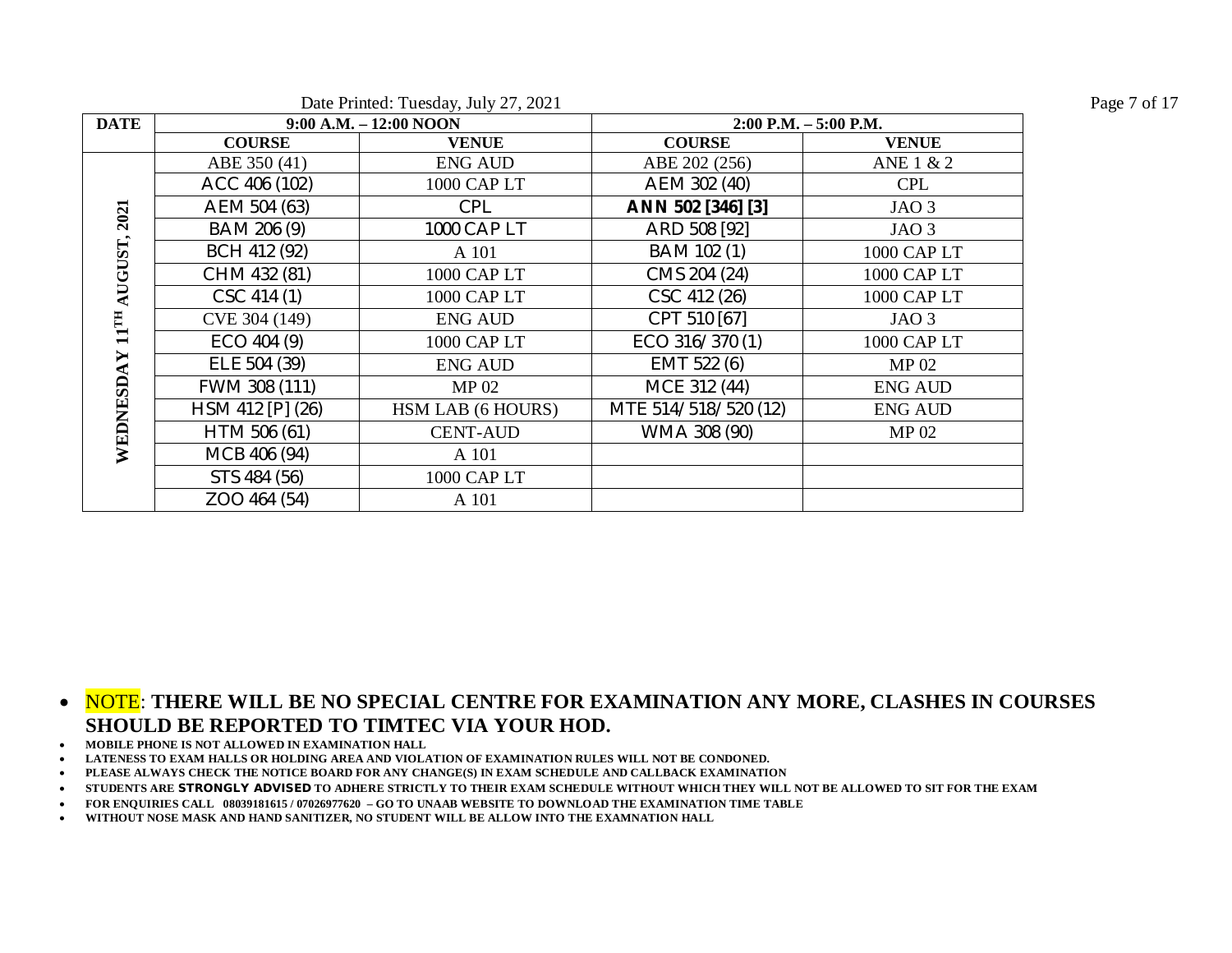|                  |                  | Date Printed: Tuesday, July 27, 2021                               |                 |                            | Page 8 of 17 |
|------------------|------------------|--------------------------------------------------------------------|-----------------|----------------------------|--------------|
| <b>DATE</b>      |                  | 9:00 A.M. - 12:00 NOON                                             |                 | 2:00 P.M. - 5:00 P.M.      |              |
|                  | <b>COURSE</b>    | <b>VENUE</b>                                                       | <b>COURSE</b>   | <b>VENUE</b>               |              |
|                  | AAD 304 [132]    | JAO <sub>2</sub>                                                   | ACC 312 (3)     | 1000 CAP LT                |              |
|                  | ABG 306 [128]    | JAO <sub>3</sub>                                                   | ACC 316 (94)    | 1000 CAP LT                |              |
|                  | AEM 304 [3]      | JAO <sub>2</sub>                                                   | AEM 512 (95)    | JAO <sub>2</sub>           |              |
|                  | AGE 304 (3)      | <b>ENG AUD</b>                                                     | ANP 512 (63)    | JAO <sub>2</sub>           |              |
|                  | ANP 302 [128]    | JAO <sub>3</sub>                                                   | BAM 414 (1)     | 1000 CAP LT                |              |
|                  | ARD 306 [150]    | JAO 2, CPL                                                         | BFN 406 (114)   | 1000 CAP LT                |              |
|                  | BAM 304 (60)     | <b>MP02</b>                                                        | BOT 208 (265)   | A 101                      |              |
|                  | BFN 202 (8)      | MP <sub>02</sub>                                                   | CSC 326 (1)     | A 101                      |              |
| UGUST, 2021      | BIO 202 (397)    | A 101, ANE 1, ANE 2                                                | CSC 422/438 (3) | A 101                      |              |
| ≺                | CSC 410/440 (76) | ANE <sub>1</sub>                                                   | ECO 456 (85)    | 1000 CAP LT                |              |
|                  | CVE 308 (93)     | <b>ENG AUD</b>                                                     | $ECO$ 458 $(2)$ | 1000 CAP LT                |              |
| $12^{\text{TH}}$ | EMT 204 (119)    | MP <sub>01</sub>                                                   | ELE 342 (232)   | <b>ENG AUD</b>             |              |
|                  | ETS 304 (13)     | 1000 CAP LT                                                        | EMT 102 (129)   | MP <sub>01</sub>           |              |
| THURSDA          | FIS 308 (104)    | MP <sub>01</sub>                                                   | ETS 414 (122)   | 1000 CAP LT                |              |
|                  | FST 202 (234)    | 1000 CAP LT                                                        | FRM 506 (26)    | <b>MP01</b>                |              |
|                  | FST 512 (75)     | JAO 1                                                              | HSM 204 (147)   | MP 02                      |              |
|                  | HSM 424 [P] (26) | PATTERN LAB                                                        | HTM 102 (131)   | <b>COLFHEC 3, CENT-AUD</b> |              |
|                  | HTM 314 (122)    | JAO <sub>1</sub>                                                   | MCB 404 (86)    | A 101                      |              |
|                  | MTS 468 (4)      | A 101                                                              | NTD 204 (10)    | <b>COLFHEC 3</b>           |              |
|                  | PBS 312 [550)    | JAO 3 <sup>200</sup> , CAD <sup>200</sup> , ENG AUD <sup>150</sup> | PHS 450 (63)    | ANE <sub>1</sub>           |              |
|                  | STS 204 (126)    | 1000 CAPLT                                                         | STS 482 (48)    | ANE <sub>1</sub>           |              |
|                  | WRM 506 (34)     | MP <sub>01</sub>                                                   |                 |                            |              |
|                  | WMA 508 (6)      | MP <sub>01</sub>                                                   |                 |                            |              |

- **MOBILE PHONE IS NOT ALLOWED IN EXAMINATION HALL**
- **LATENESS TO EXAM HALLS OR HOLDING AREA AND VIOLATION OF EXAMINATION RULES WILL NOT BE CONDONED.**
- **PLEASE ALWAYS CHECK THE NOTICE BOARD FOR ANY CHANGE(S) IN EXAM SCHEDULE AND CALLBACK EXAMINATION**
- **STUDENTS ARE STRONGLY ADVISED TO ADHERE STRICTLY TO THEIR EXAM SCHEDULE WITHOUT WHICH THEY WILL NOT BE ALLOWED TO SIT FOR THE EXAM**
- **FOR ENQUIRIES CALL 08039181615 / 07026977620 – GO TO UNAAB WEBSITE TO DOWNLOAD THE EXAMINATION TIME TABLE**
- **WITHOUT NOSE MASK AND HAND SANITIZER, NO STUDENT WILL BE ALLOW INTO THE EXAMNATION HALL**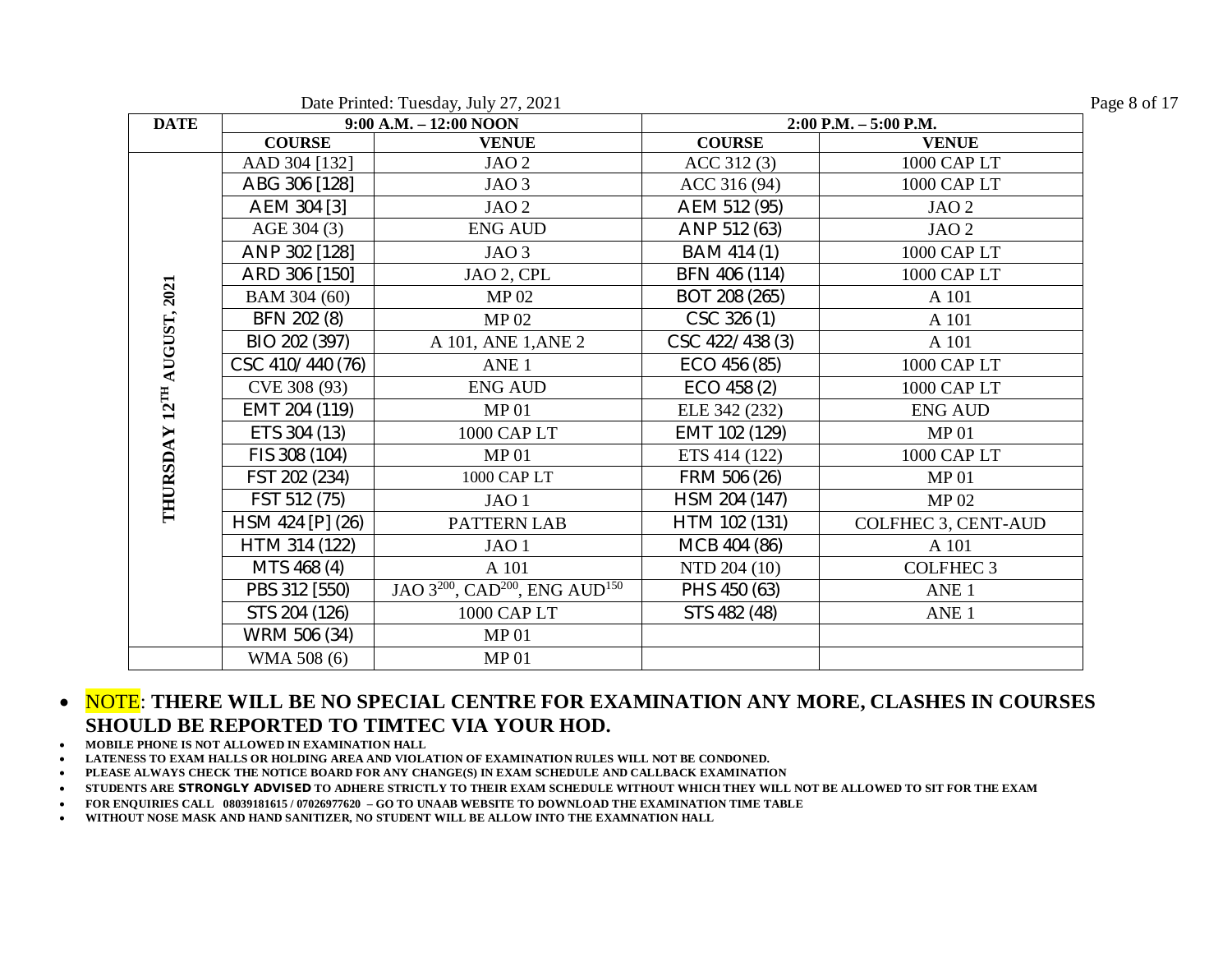|                  |                          | Date Printed: Tuesday, July 27, 2021 |                          | Page 9 of 17          |
|------------------|--------------------------|--------------------------------------|--------------------------|-----------------------|
| <b>DATE</b>      |                          | $9:00$ A.M. $-12:00$ A.M.            |                          | 2:30 P.M. - 5:30 P.M. |
|                  | <b>COURSE</b>            | <b>VENUE</b>                         | <b>COURSE</b>            | <b>VENUE</b>          |
|                  | ABE 502 (38)             | <b>ENG AUD</b>                       | AAD 302 [131]            | JAO <sub>2</sub>      |
|                  | ABG 508 (69)             | JAO <sub>3</sub>                     | CMS 202[29]              | MP <sub>01</sub>      |
|                  | ACC 410 (103)            | <b>MAHMOOD</b>                       | AEM 306 [138]            | JAO <sub>3</sub>      |
|                  | AFP 401/402/403/404 (90) | MP <sub>01</sub>                     | ANN 302 [137]            | JAO <sub>3</sub>      |
|                  | ARD 516 (92)             | JAO <sub>2</sub>                     | BCH 406 (150)            | A 101                 |
|                  | BAM 204 (11)             | <b>MAHMOOD</b>                       | CSC 404/444 (76)         | 1000 CAP LT           |
|                  | BFN 412 (81)             | <b>MAHMOOD</b>                       | CVE 350 (44)             | ANE <sub>1</sub>      |
|                  | BOT 408 (48)             | A 101                                | ECO 258/206 (40)         | <b>MP01</b>           |
| AUGUST, 2021     | CHM 422 (83)             | 1000 CAP LT                          | ECO 410/462 (42)         | 1000 CAP LT           |
|                  | CVE 202 (372)            | ANE $1 \& 2$ , ENG AUD               | EMT 510 (67)             | MP <sub>01</sub>      |
|                  | ECO 318/372 (11)         | <b>MAHMOOD</b>                       | ETS 416 (9)              | MP <sub>01</sub>      |
|                  | ELE 302 (94)             | <b>ENG AUD</b>                       | FIS 312 (107)            | <b>MP01</b>           |
| $13^{\text{TH}}$ | EMT 306 (158)            | MP <sub>01</sub>                     | FRM 508 (26)             | MP <sub>01</sub>      |
|                  | ETS 410 (122)            | <b>MAHMOOD</b>                       | FWP 401/403/405/418 (59) | MP <sub>01</sub>      |
|                  | FIS 504 (89)             | MP <sub>01</sub>                     | HSM 422 (9)              | <b>COLFHEC1</b>       |
| FRIDAY           | FWM 312 (107)            | MP <sub>02</sub>                     | HSM 420 (32)             | <b>COLFHEC1</b>       |
|                  | HRT 502 [367]            | JAO <sub>3</sub>                     | HTM 508 (60)             | <b>CENT-AUD</b>       |
|                  | HSM 210 (147)            | <b>MAHMOOD</b>                       | MTE 512 (36)             | ANE <sub>1</sub>      |
|                  | HTM 210 (134)            | 1000 CAP LT                          | MTS 410 (10)             | 1000 CAP LT           |
|                  | MCB 408 (04)             | A 101                                | NTD 208 (126)            | <b>MP02</b>           |
|                  | MCE 502 (35)             | <b>ENG AUD</b>                       | PBS 304 [120]            | JAO <sub>2</sub>      |
|                  | MTS 216/212 (240)        | 1000 CAP LT                          | PCP 304 [100]            | JAO <sub>3</sub>      |
|                  |                          |                                      | PHS 460 (5)              | 1000 CAP LT           |

- **MOBILE PHONE IS NOT ALLOWED IN EXAMINATION HALL**
- **LATENESS TO EXAM HALLS OR HOLDING AREA AND VIOLATION OF EXAMINATION RULES WILL NOT BE CONDONED.**
- **PLEASE ALWAYS CHECK THE NOTICE BOARD FOR ANY CHANGE(S) IN EXAM SCHEDULE AND CALLBACK EXAMINATION**
- **STUDENTS ARE STRONGLY ADVISED TO ADHERE STRICTLY TO THEIR EXAM SCHEDULE WITHOUT WHICH THEY WILL NOT BE ALLOWED TO SIT FOR THE EXAM**
- **FOR ENQUIRIES CALL 08039181615 / 07026977620 – GO TO UNAAB WEBSITE TO DOWNLOAD THE EXAMINATION TIME TABLE**
- **WITHOUT NOSE MASK AND HAND SANITIZER, NO STUDENT WILL BE ALLOW INTO THE EXAMNATION HALL**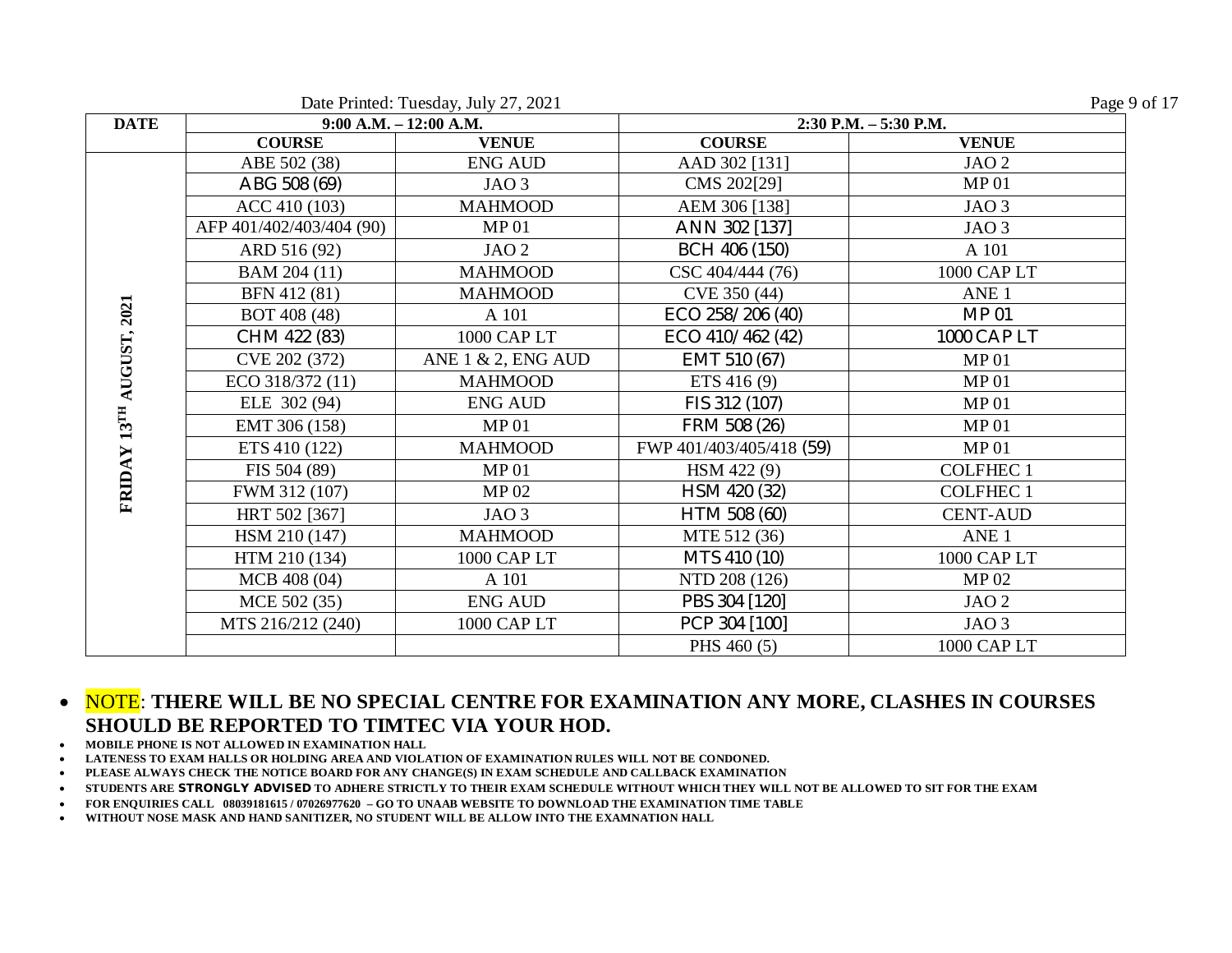Date Printed: Tuesday, July 27, 2021 Page 10 of 17

|  | $\sim$ m $\sim$<br>(50)<br>۰ ەد.<br>ນ 1 ນ | . <del>.</del> .<br>0 <sup>0</sup> |
|--|-------------------------------------------|------------------------------------|
|  | (90)<br><b>WMA</b><br>- 11<br>$\cdot$     | MP <sup>o</sup>                    |

| <b>DATE</b>      | 9:00 A.M. - 12:00 NOON   |                                                                                                            | $2:00$ P.M. $-5:00$ P.M.  |                  |  |
|------------------|--------------------------|------------------------------------------------------------------------------------------------------------|---------------------------|------------------|--|
|                  | <b>COURSE</b>            | <b>VENUE</b>                                                                                               | <b>COURSE</b>             | <b>VENUE</b>     |  |
|                  | AFP 405/406/407/408 (90) | MP <sub>01</sub>                                                                                           | ABG 504 [71]              | JAO <sub>1</sub> |  |
|                  | APH 302 [5]              | JAO3                                                                                                       | ACC 404 (102)             | <b>MAHMOOD</b>   |  |
|                  | APH 312 [1631]           | JAO $1^{200}$ , $2^{200}$ & $3^{450}$ , CAD <sup>200</sup> ,<br>CPL <sup>60</sup> , MAHMOOD <sup>600</sup> | ANP 508 [63]              | JAO <sub>1</sub> |  |
|                  | BCH 202 (274)            | A 101, ANE 1                                                                                               | APH 508 [105]             | JAO <sub>3</sub> |  |
|                  | BOT 102 (108)            | A 101                                                                                                      | BAM 404 (107)             | <b>MAHMOOD</b>   |  |
| AUGUST, 2021     | BOT 412 (47)             | A 101                                                                                                      | CSC 408/448 (76)          | 1000 CAP LT      |  |
|                  | CHM 226 (54)             | 1000 CAP LT                                                                                                | CHM 408 (74)              | 1000 CAP LT      |  |
|                  | CSC 218/208 (134)        | MP 03/04                                                                                                   | CVE 522 (89)              | <b>ENG AUD</b>   |  |
|                  | CVE 318 (46)             | <b>ENG AUD</b>                                                                                             | $ECO$ 360 $(1)$           | <b>MAHMOOD</b>   |  |
| $16^{\text{TH}}$ | CVE 102 (58)             | <b>ENG AUD</b>                                                                                             | ELE 202 [253]             | ENG AUD, ANE 1   |  |
| <b>MONDAY</b>    | $ECO$ 414/466 (42)       | <b>MAHMOOD</b>                                                                                             | EMT 206 (119)             | MP <sub>01</sub> |  |
|                  | ELE 310 (51)             | <b>ENG AUD</b>                                                                                             | EMT 312 (12)              | <b>MP01</b>      |  |
|                  | ETS 406 (266)            | ANE 1 & VET AUD                                                                                            | EMT 512 (65)              | MP 02            |  |
|                  | FST 316 (95)             | <b>CENT AUD</b>                                                                                            | ETS 402 (123)             | <b>MAHMOOD</b>   |  |
|                  | FWM 316 (115)            | MP <sub>01</sub>                                                                                           | FIS 314 (113)             | <b>MP01</b>      |  |
|                  | HSM 202 (149)            | COLFHEC 1 & 2                                                                                              | FRM 510 (26)              | MP 02            |  |
|                  | HTM 206 (258)            | COLFHEC 3, MP 02, MPL                                                                                      | FWP 408/409/411/412 (118) | <b>MP01</b>      |  |
|                  | MCE 102 (43)             | <b>ENG AUD</b>                                                                                             | GNS 106 (4)               | JAO <sub>1</sub> |  |

- **MOBILE PHONE IS NOT ALLOWED IN EXAMINATION HALL**
- **LATENESS TO EXAM HALLS OR HOLDING AREA AND VIOLATION OF EXAMINATION RULES WILL NOT BE CONDONED.**
- **PLEASE ALWAYS CHECK THE NOTICE BOARD FOR ANY CHANGE(S) IN EXAM SCHEDULE AND CALLBACK EXAMINATION**
- **STUDENTS ARE STRONGLY ADVISED TO ADHERE STRICTLY TO THEIR EXAM SCHEDULE WITHOUT WHICH THEY WILL NOT BE ALLOWED TO SIT FOR THE EXAM**
- **FOR ENQUIRIES CALL 08039181615 / 07026977620 – GO TO UNAAB WEBSITE TO DOWNLOAD THE EXAMINATION TIME TABLE**
- **WITHOUT NOSE MASK AND HAND SANITIZER, NO STUDENT WILL BE ALLOW INTO THE EXAMNATION HALL**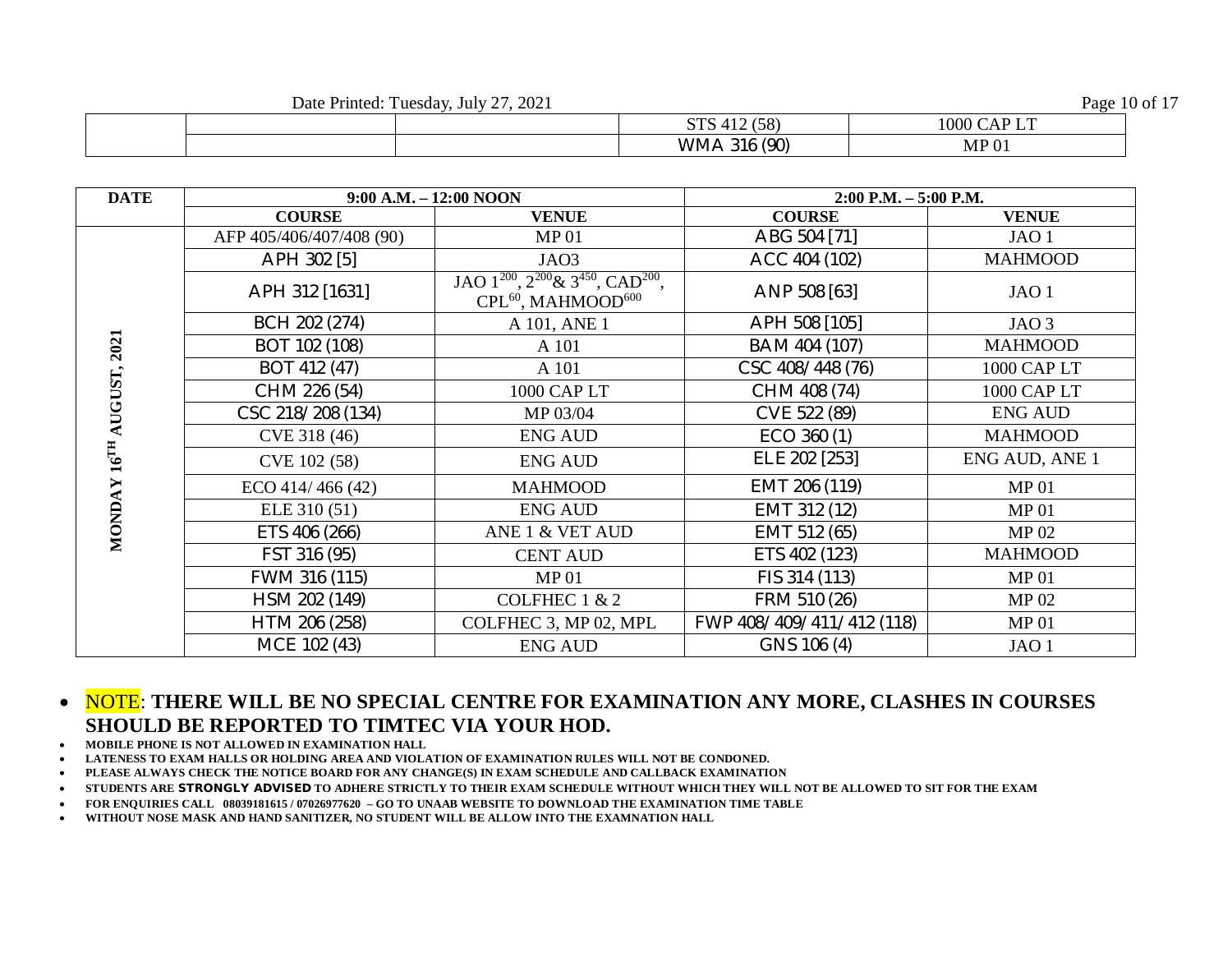| Date Printed: Tuesday, July 27, 2021 | Page 11 of 17 |
|--------------------------------------|---------------|
|                                      |               |

| MCE 306 [20]  | <b>ENG AUD</b>   | HSM 414 (67)  | <b>CENT AUD</b>  |
|---------------|------------------|---------------|------------------|
| MTE 302 (43)  | <b>ENG AUD</b>   | MCB 114 (140) | A 101            |
| MTS 202 (116) | 1000 CAP LT      | MCE 532 (35)  | <b>ENG AUD</b>   |
| PHS 222 (188) | 1000 CAP LT      | NTD 202 (256) | <b>MAHMOOD</b>   |
| STS 212 (125) | PHS LAB          | PCP 504 (373) | JAO 2, JAO 3     |
| WMA 318 (197) | MP <sub>01</sub> | PHS 412 (64)  | 1000 CAP LT      |
|               |                  | PRM 500 (174) | JAO <sub>3</sub> |
|               |                  | STS 472 (56)  | 1000 CAP LT      |
|               |                  | WMA 314 [86]  | MP 01 & MP 02    |
|               |                  | WRM 510 (33)  | MP 02            |
|               |                  | ZOO 104 (114) | A 101            |

| <b>DATE</b> |                          | $9:00$ A.M. $-12:00$ NOON |                  | $2:00$ P.M. $-5:00$ P.M. |
|-------------|--------------------------|---------------------------|------------------|--------------------------|
|             | <b>COURSE</b>            | <b>VENUE</b>              | <b>COURSE</b>    | <b>VENUE</b>             |
|             | ABE 506 (9)              | <b>ENG AUD</b>            | AAD 502 [75]     | JAO <sub>3</sub>         |
|             | ABE 520 (17)             | <b>ENG AUD</b>            | ABE 224 (111)    | ANE <sub>1</sub>         |
| AUGUST,     | ACC 202 (17)             | <b>MAHMOOD</b>            | ABE 522 (9)      | <b>ENG AUD</b>           |
|             | AEM 514 (93)             | <b>CPL</b>                | ARD 502 [24]     | JAO <sub>3</sub>         |
| 2021        | AFP 409/410/411/412 (90) | MP <sub>01</sub>          | ARD 514 (92)     | JAO <sub>3</sub>         |
|             | BAM 202 (8)              | <b>MAHMOOD</b>            | BOT 204 (267)    | A 101                    |
|             | BCH 414 (88)             | ANE <sub>2</sub>          | CSC 416 (72)     | 1000 CAPLT               |
|             | CVE 320 (53)             | <b>ENG AUD</b>            | CVE 516 (67)     | <b>ENG AUD</b>           |
| TUESD       | $ECO$ 204/256 (5)        | <b>MAHMOOD</b>            | ECO 402/454 (20) | <b>MAHMOOD</b>           |
|             | ELE 350 (46)             | <b>ENG AUD</b>            | ELE 506 (37)     | <b>ENG AUD</b>           |

- **MOBILE PHONE IS NOT ALLOWED IN EXAMINATION HALL**
- **LATENESS TO EXAM HALLS OR HOLDING AREA AND VIOLATION OF EXAMINATION RULES WILL NOT BE CONDONED.**
- **PLEASE ALWAYS CHECK THE NOTICE BOARD FOR ANY CHANGE(S) IN EXAM SCHEDULE AND CALLBACK EXAMINATION**
- **STUDENTS ARE STRONGLY ADVISED TO ADHERE STRICTLY TO THEIR EXAM SCHEDULE WITHOUT WHICH THEY WILL NOT BE ALLOWED TO SIT FOR THE EXAM**
- **FOR ENQUIRIES CALL 08039181615 / 07026977620 – GO TO UNAAB WEBSITE TO DOWNLOAD THE EXAMINATION TIME TABLE**
- **WITHOUT NOSE MASK AND HAND SANITIZER, NO STUDENT WILL BE ALLOW INTO THE EXAMNATION HALL**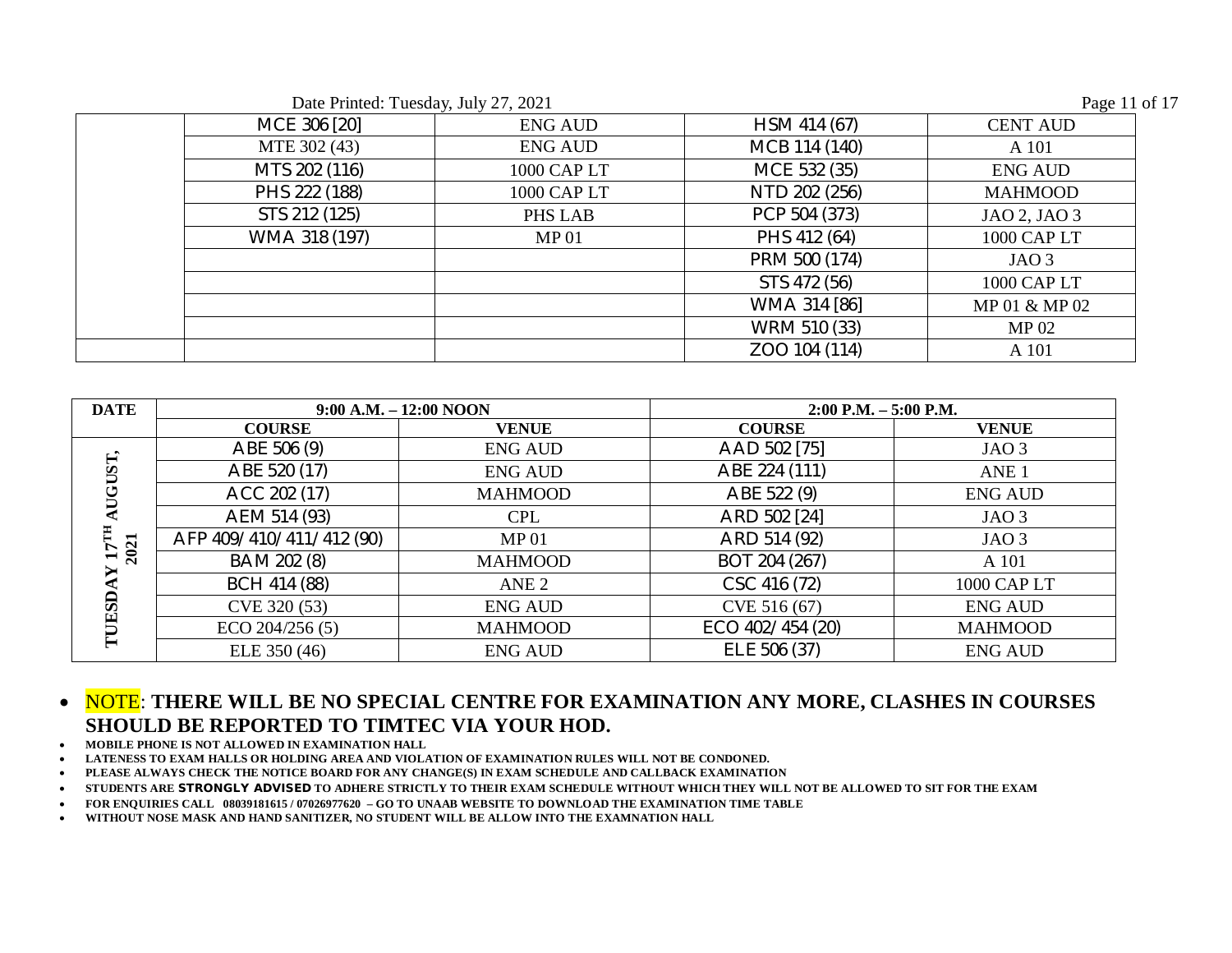|  | Date Printed: Tuesday, July 27, 2021 |  |  |
|--|--------------------------------------|--|--|
|  |                                      |  |  |

|                                               |                           | Date Printed: Tuesday, July 27, 2021 |                           | Page 12 of 17         |
|-----------------------------------------------|---------------------------|--------------------------------------|---------------------------|-----------------------|
|                                               | EMT 310 (97)              | MP <sub>01</sub>                     | ETS 316 (6)               | <b>MAHMOOD</b>        |
|                                               | ETS 314 (15)              | <b>MAHMOOD</b>                       | ETS 320 (12)              | <b>MAHMOOD</b>        |
|                                               | FIS 318 (116)             | <b>MP01</b>                          | FIS 508 (89)              | MP <sub>01</sub>      |
|                                               | FST 304 (295)             | <b>MAHMOOD</b>                       | FST 204 (106)             | <b>MAHMOOD</b>        |
|                                               | HSM 206 (145)             | <b>COLFHEC 2, CENT AUD</b>           | FWM 318 (103)             | <b>MP01</b>           |
|                                               | MCE 516 (35)              | <b>ENG AUD</b>                       | FWP 402/406/414/419 (178) | MP <sub>01</sub>      |
|                                               | MTS 454 (6)               | 1000 CAP LT                          | HTM 202 (134)             | 1000 CAP LT           |
|                                               | WRM 514 (33)              | MP <sub>01</sub>                     | MCE 320/310 (44)          | <b>ENG AUD</b>        |
|                                               |                           |                                      | MTE 102 (48)              | <b>ENG AUD</b>        |
|                                               |                           |                                      | MTS 206 (1)               | 1000 CAP LT           |
|                                               |                           |                                      | MTS 466 (2)               | 1000 CAP LT           |
|                                               |                           |                                      | PHS 464 (35)              | 1000 CAP LT           |
|                                               |                           |                                      | PRM 506 (79)              | JAO <sub>3</sub>      |
|                                               |                           |                                      | WMA 512 (6)               | MP <sub>01</sub>      |
|                                               |                           |                                      |                           |                       |
|                                               |                           |                                      |                           |                       |
| <b>DATE</b>                                   | $9:00$ A.M. $-12:00$ NOON |                                      |                           | 2:00 P.M. - 5:00 P.M. |
|                                               | <b>COURSE</b>             | <b>VENUE</b>                         | <b>COURSE</b>             | <b>VENUE</b>          |
|                                               | ACC 408 (103)             | <b>MAHMOOD</b>                       | ABG 506 [78]              | <b>CPL</b>            |
|                                               | AEM 212 [16]              | JAO <sub>3</sub>                     | ABE 526 (2)               | <b>ENG AUD</b>        |
|                                               | AFP 413/414/415 [90]      | MP <sub>01</sub>                     | ACC 306 (21)              | <b>COLVET AUD</b>     |
|                                               | ANP 506 [61]              | JAO <sub>3</sub>                     | APH 502 (98)              | <b>CAD AUD</b>        |
| WEDNESDAY<br>18 <sup>TH</sup> AUGUST,<br>2021 | BAM 412 (21)              | <b>MAHMOOD</b>                       | BAM 306 (1)               | <b>MAHMOOD</b>        |
|                                               | BCH 310 (12)              | A 101                                | CSC 202/214 (254)         | 1000 CAP LT           |

- **MOBILE PHONE IS NOT ALLOWED IN EXAMINATION HALL**
- **LATENESS TO EXAM HALLS OR HOLDING AREA AND VIOLATION OF EXAMINATION RULES WILL NOT BE CONDONED.**
- **PLEASE ALWAYS CHECK THE NOTICE BOARD FOR ANY CHANGE(S) IN EXAM SCHEDULE AND CALLBACK EXAMINATION**
- **STUDENTS ARE STRONGLY ADVISED TO ADHERE STRICTLY TO THEIR EXAM SCHEDULE WITHOUT WHICH THEY WILL NOT BE ALLOWED TO SIT FOR THE EXAM**
- **FOR ENQUIRIES CALL 08039181615 / 07026977620 – GO TO UNAAB WEBSITE TO DOWNLOAD THE EXAMINATION TIME TABLE**
- **WITHOUT NOSE MASK AND HAND SANITIZER, NO STUDENT WILL BE ALLOW INTO THE EXAMNATION HALL**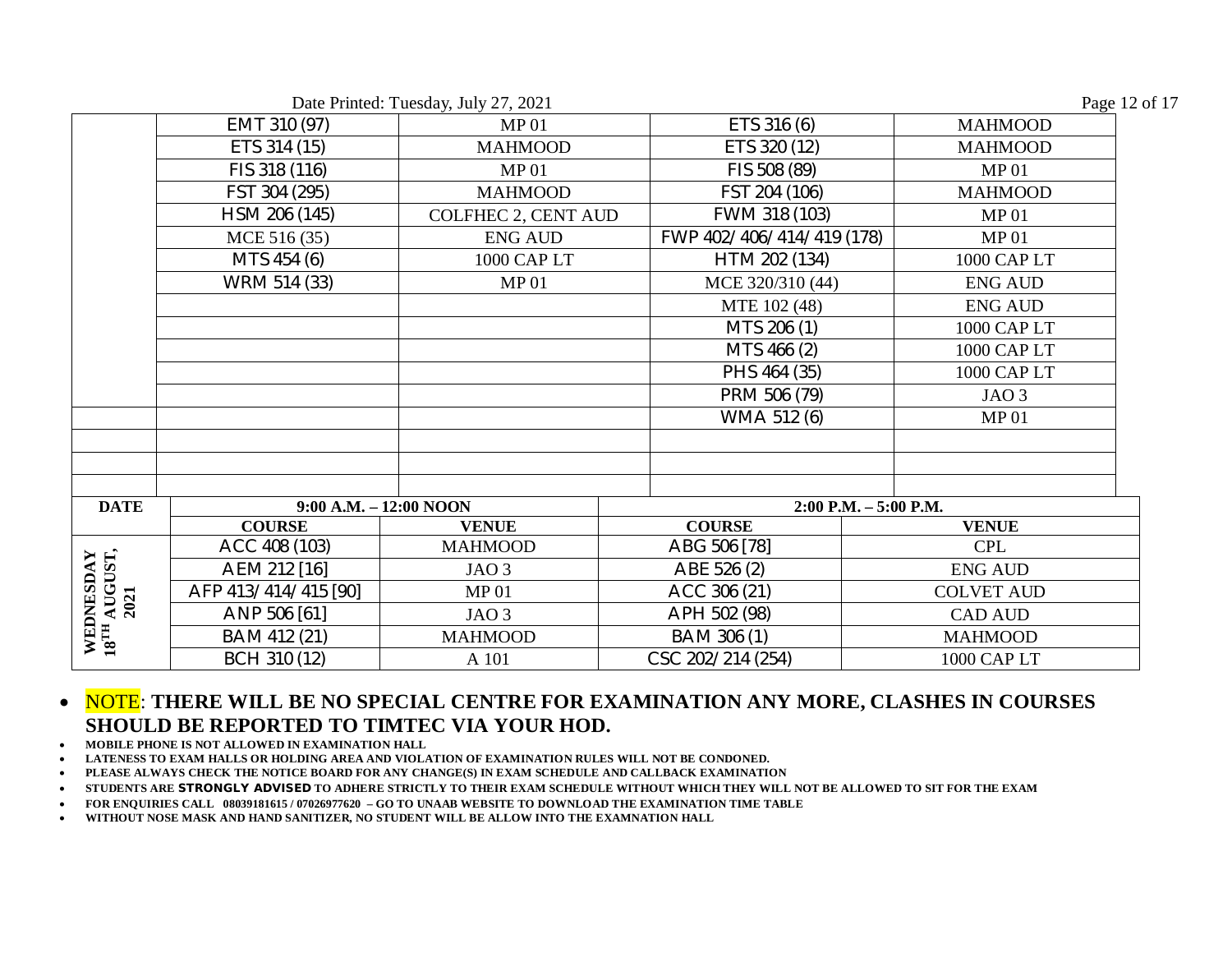| Date Printed: Tuesday, July 27, 2021 |
|--------------------------------------|
|--------------------------------------|

|                      | Date Printed: Tuesday, July 27, 2021 |                           | Page 13 of 17                |
|----------------------|--------------------------------------|---------------------------|------------------------------|
| BFN 408 (111)        | <b>MAHMOOD</b>                       | CVE 510/514 (20)          | <b>ENG AUD</b>               |
| BOT 104 (109)        | A 101                                | ECO 208 (2)               | <b>MAHMOOD</b>               |
| CHM 404 (79)         | 1000 CAP LT                          | ECO 358 (8)               | <b>MAHMOOD</b>               |
| CPT 306 [110]        | JAO <sub>3</sub>                     | ELE 308 (102)             | <b>ENG AUD</b>               |
| CSC 402/442 (75)     | MP 03/04                             | EMT 316 (110)             | MP 02                        |
| CVE 322 (12)         | <b>ENG AUD</b>                       | ETS 306 (11)              | <b>MAHMOOD</b>               |
| ECO 408/460 (44)     | <b>MAHMOOD</b>                       | FWM 320 (105)             | MP 02                        |
| ECO 468 (43)         | <b>MAHMOOD</b>                       | FWP 404/407/410/415 (118) | <b>MP01</b>                  |
| EMT 202 (168)        | MP <sub>02</sub>                     | HSM 208 (145)             | <b>COLFHEC 2, CENT AUD</b>   |
| ETS 408 (123)        | <b>MAHMOOD</b>                       | HTM 306 (126)             | COLFHEC 1&3                  |
| FIS 514/FIS 316 (89) | MP <sub>01</sub>                     | MCE 316 (44)              | <b>ENG AUD</b>               |
| FRM 504 (26)         | MP 02                                | PHS 362 (218)             | 1000 CAP LT                  |
| FST 206 (108)        | <b>COLFHEC 1,2 &amp;3</b>            | ZOO 202 (390)             | A $101^{130}$ , ANE 1, ANE 2 |
| HRT 202 [246]        | JAO <sub>3</sub>                     |                           |                              |
| MCB 116 (118)        | A 101                                |                           |                              |
| MCE 204 (262)        | ENG AUD, ANE 1                       |                           |                              |
| MCE 518 (35)         | <b>ENG AUD</b>                       |                           |                              |
| MTS 442 (58)         | 1000 CAP LT                          |                           |                              |
| MTS 342 (1)          | 1000 CAP LT                          |                           |                              |
| NTD 410 (80)         | <b>MAHMOOD</b>                       |                           |                              |
| PBS 306 [124]        | JAO <sub>2</sub>                     |                           |                              |
| PCP 204 [4]          | JAO <sub>3</sub>                     |                           |                              |
| PHS 442 (64)         | 1000 CAP LT                          |                           |                              |
| SOS 522 (150)        | JAO <sub>2</sub>                     |                           |                              |
|                      |                                      |                           |                              |

- **MOBILE PHONE IS NOT ALLOWED IN EXAMINATION HALL**
- **LATENESS TO EXAM HALLS OR HOLDING AREA AND VIOLATION OF EXAMINATION RULES WILL NOT BE CONDONED.**
- **PLEASE ALWAYS CHECK THE NOTICE BOARD FOR ANY CHANGE(S) IN EXAM SCHEDULE AND CALLBACK EXAMINATION**
- **STUDENTS ARE STRONGLY ADVISED TO ADHERE STRICTLY TO THEIR EXAM SCHEDULE WITHOUT WHICH THEY WILL NOT BE ALLOWED TO SIT FOR THE EXAM**
- **FOR ENQUIRIES CALL 08039181615 / 07026977620 – GO TO UNAAB WEBSITE TO DOWNLOAD THE EXAMINATION TIME TABLE**
- **WITHOUT NOSE MASK AND HAND SANITIZER, NO STUDENT WILL BE ALLOW INTO THE EXAMNATION HALL**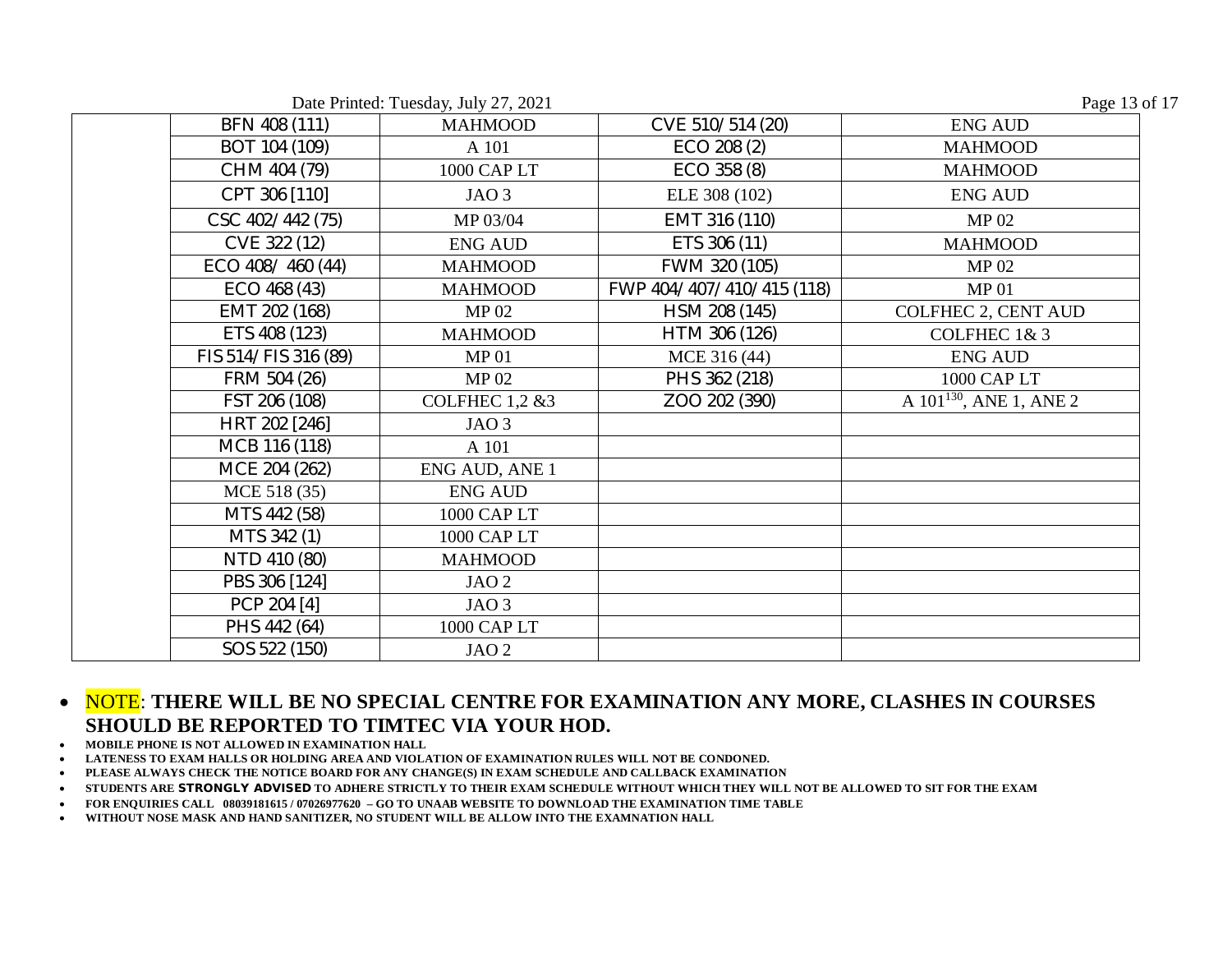Date Printed: Tuesday, July 27, 2021 Page 14 of 17

| .                                                         |             |  |
|-----------------------------------------------------------|-------------|--|
| 118 (60)<br>$\Lambda$ 1 $\Omega$<br>$\sim$ $\sim$<br>1341 | 1000 CAP LT |  |
|                                                           |             |  |

| <b>DATE</b> | $9:00$ A.M. $-12:00$ NOON |                   | $2:00$ P.M. $-5:00$ P.M. |                     |  |
|-------------|---------------------------|-------------------|--------------------------|---------------------|--|
|             | <b>COURSE</b>             | <b>VENUE</b>      | <b>COURSE</b>            | <b>VENUE</b>        |  |
|             | AAD 508 [73]              | JAO <sub>2</sub>  | AEM 312 [403]            | JAO 1, JAO 2, JAO 3 |  |
|             | ABG 312 [667]             | JAO 3, JAO 1, CAD | ANN 306 [144]            | JAO <sub>3</sub>    |  |
|             | ACC 302 (41)              | <b>MAHMOOD</b>    | APH 306 [145]            | JAO <sub>3</sub>    |  |
|             | AEM 510 (98)              | JAO <sub>2</sub>  | BAM 302 (27)             | <b>MAHMOOD</b>      |  |
|             | BAM 406 (227)             | <b>MAHMOOD</b>    | BCH 416 (3)              | MP <sub>01</sub>    |  |
| 2021        | BCH 204 (135)             | A 101             | BFN 316 (7)              | <b>MAHMOOD</b>      |  |
| AUGUST,     | BFN 302 (13)              | <b>MAHMOOD</b>    | CPT 304 [109]            | JAO <sub>3</sub>    |  |
|             | BOT 206 (129)             | A 101             | CVE 524 (36)             | <b>ENG AUD</b>      |  |
|             | CHM 202 [442]             | MP 01, MP 02      | ECO 352 (9)              | <b>MAHMOOD</b>      |  |
| $19^{TH}$   | CSC 216(3)                | MP <sub>01</sub>  | ETS 216 (12)             | <b>MAHMOOD</b>      |  |
|             | CVE 324 (44)              | <b>CVE UP</b>     | FST 312 (91)             | <b>CENT AUD</b>     |  |
| THURSDAY    | CVE 512 (3)               | <b>ENG AUD</b>    | FWM 210 (8)              | MP <sub>01</sub>    |  |
|             | ECO 210 (1)               | <b>MAHMOOD</b>    | FWM 304/324 (225)        | <b>MP 01</b>        |  |
|             | BFN 320/ECO 308/366 (13)  | <b>MAHMOOD</b>    | FWP 413/416/417 [60]     | <b>MP 01</b>        |  |
|             | ELE 502 (37)              | <b>ENG AUD</b>    | GNS 104 (2)              | JAO <sub>2</sub>    |  |
|             | ETS 318 (19)              | <b>MAHMOOD</b>    | HSM 214 (153)            | <b>MAHMOOD</b>      |  |
|             | FIS 512 (88)              | MP <sub>02</sub>  | HTM 310 (129)            | <b>MAHMOOD</b>      |  |
|             | HTM 204 (133)             | <b>MAHMOOD</b>    | MCE 308 (81)             | <b>ENG AUD</b>      |  |
|             | MCE 510 (1)               | <b>ENG AUD</b>    | MCE 318 (1)              | <b>ENG AUD</b>      |  |

**MOBILE PHONE IS NOT ALLOWED IN EXAMINATION HALL**

**LATENESS TO EXAM HALLS OR HOLDING AREA AND VIOLATION OF EXAMINATION RULES WILL NOT BE CONDONED.**

**PLEASE ALWAYS CHECK THE NOTICE BOARD FOR ANY CHANGE(S) IN EXAM SCHEDULE AND CALLBACK EXAMINATION**

**STUDENTS ARE STRONGLY ADVISED TO ADHERE STRICTLY TO THEIR EXAM SCHEDULE WITHOUT WHICH THEY WILL NOT BE ALLOWED TO SIT FOR THE EXAM**

**FOR ENQUIRIES CALL 08039181615 / 07026977620 – GO TO UNAAB WEBSITE TO DOWNLOAD THE EXAMINATION TIME TABLE**

**WITHOUT NOSE MASK AND HAND SANITIZER, NO STUDENT WILL BE ALLOW INTO THE EXAMNATION HALL**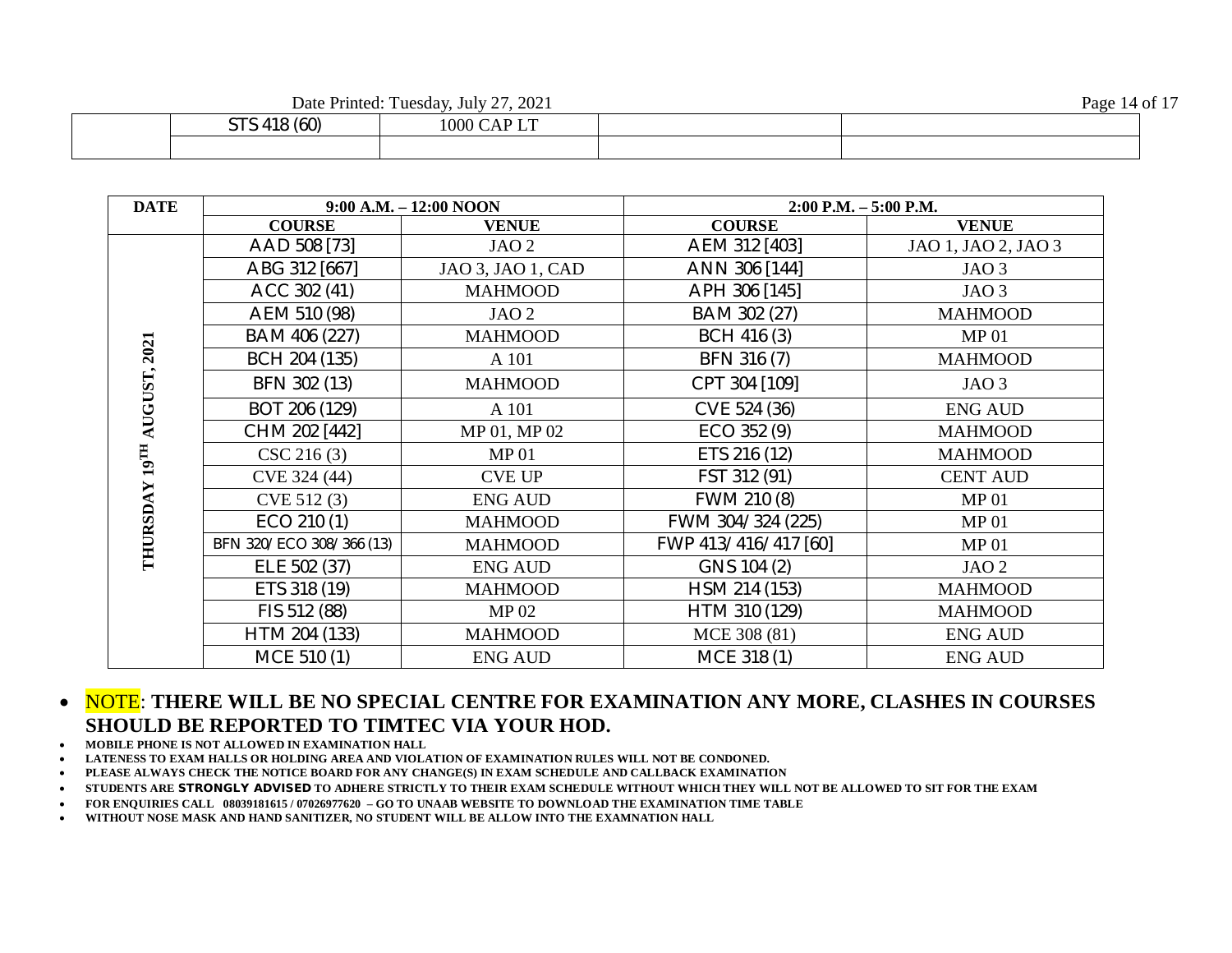Date Printed: Tuesday, July 27, 2021

| Page 15 of 17 |  |  |
|---------------|--|--|
|               |  |  |

| MCE 514 (36)  | ENG AUD        | PBS 302 [9]             | CAD AUD        |
|---------------|----------------|-------------------------|----------------|
| MTE 306 (43)  | ENG AUD        | PCP 302 [92]            | <b>CAD AUD</b> |
| NTD 214 (120) | <b>MAHMOOD</b> | STS 214 / STS 242 (121) | <b>MP 02</b>   |
| PHS 242 (243) | A 101, ANE 1   | STS 352 (1)             | <b>MP 02</b>   |
|               |                | STS 428 (1)             | MP 02          |
|               |                |                         |                |

| <b>DATE</b>        |                  | $9:00$ A.M. $-12:00$ NOON |               | $2:30$ P.M. $-5:00$ P.M. |
|--------------------|------------------|---------------------------|---------------|--------------------------|
|                    | <b>COURSE</b>    | <b>VENUE</b>              | <b>COURSE</b> | <b>VENUE</b>             |
|                    | ABE 504 (8)      | ANE <sub>1</sub>          | AAD 510 [77]  | JAO <sub>3</sub>         |
|                    | ABE 530 (16)     | ANE <sub>1</sub>          | ABE 204 [261] | ANE 1 & 2                |
|                    | ACC 206 (2)      | <b>MAHMOOD</b>            | ANP 304 [121] | JAO <sub>3</sub>         |
| 2021               | ANN 508 [99]     | JAO <sub>3</sub>          | ARD 520 (91)  | JAO <sub>3</sub>         |
|                    | BAM 312 (19)     | <b>MAHMOOD</b>            | APH 304 [166] | JAO <sub>3</sub>         |
| <b>LSN-50</b>      | BAM 310 (3)      | <b>MAHMOOD</b>            | BCH 418 (89)  | A 101                    |
|                    | BAM 416 (86)     | <b>MAHMOOD</b>            | BOT 106 (119) | A 101                    |
|                    | BFN 404 (110)    | <b>MAHMOOD</b>            | CMS 102 (3)   | <b>MAHMOOD</b>           |
| $20^{\mathrm{TH}}$ | BOT 406 (48)     | A 101                     | ECO 104 (5)   | <b>MAHMOOD</b>           |
|                    | CHM 412 (4)      | 1000 CAP LT               | ECO 212 (3)   | <b>MAHMOOD</b>           |
|                    | CSC 420 (51)     | 1000 CAP LT               | EMT 514 (18)  | <b>MP01</b>              |
| FRIDA              | CPT 502/512 [68] | JAO <sub>3</sub>          | FST 314 [98]  | <b>MAHMOOD</b>           |
|                    | $ECO$ 314 $(2)$  | <b>MAHMOOD</b>            | GNS 103 (1)   | <b>MP01</b>              |
|                    | ECO 364 (29)     | <b>MAHMOOD</b>            | HRT 302 [101] | JAO <sub>2</sub>         |
|                    | EMT 504 (66)     | MP <sub>02</sub>          | HSM 212 (153) | JAO <sub>3</sub>         |

- **MOBILE PHONE IS NOT ALLOWED IN EXAMINATION HALL**
- **LATENESS TO EXAM HALLS OR HOLDING AREA AND VIOLATION OF EXAMINATION RULES WILL NOT BE CONDONED.**
- **PLEASE ALWAYS CHECK THE NOTICE BOARD FOR ANY CHANGE(S) IN EXAM SCHEDULE AND CALLBACK EXAMINATION**
- **STUDENTS ARE STRONGLY ADVISED TO ADHERE STRICTLY TO THEIR EXAM SCHEDULE WITHOUT WHICH THEY WILL NOT BE ALLOWED TO SIT FOR THE EXAM**
- **FOR ENQUIRIES CALL 08039181615 / 07026977620 – GO TO UNAAB WEBSITE TO DOWNLOAD THE EXAMINATION TIME TABLE**
- **WITHOUT NOSE MASK AND HAND SANITIZER, NO STUDENT WILL BE ALLOW INTO THE EXAMNATION HALL**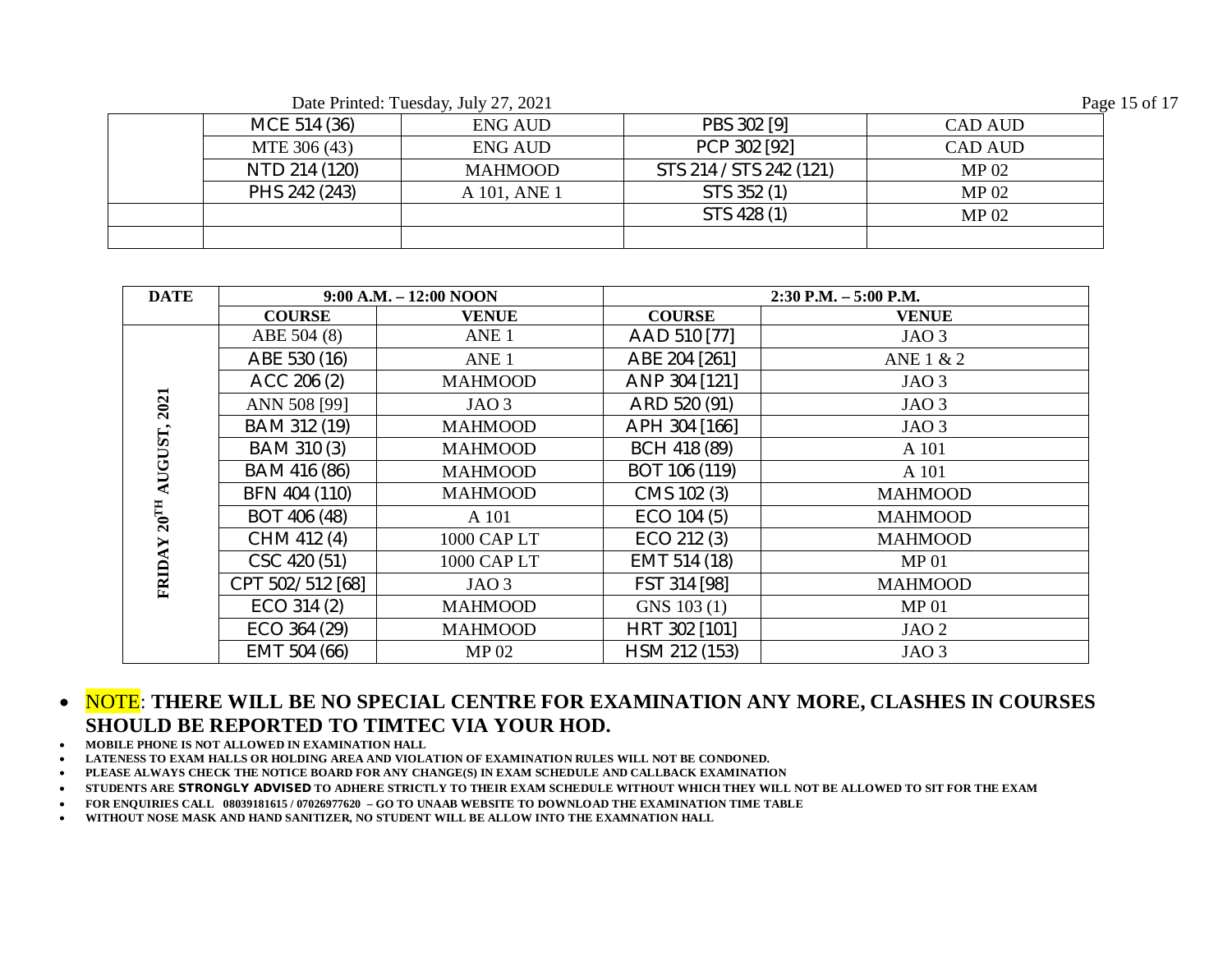| Date Printed: Tuesday, July 27, 2021 | Page 16 of 17 |
|--------------------------------------|---------------|
|                                      |               |

| ETS 210 (12)     | <b>MAHMOOD</b>     | HTM 208 [132] | <b>MAHMOOD</b>   |
|------------------|--------------------|---------------|------------------|
| FST 508 (76)     | <b>MAHMOOD</b>     | MCB 302 (1)   | A 101            |
| HSM 402 [P] (22) | <b>TEXTILE LAB</b> | MTS 214 (173) | 1000 CAP LT      |
| HSM 444 (1)      | MP <sub>02</sub>   | MTS 321 (4)   | 1000 CAP LT      |
| HTM 312 (127)    | MP <sub>02</sub>   | MTS 432 (1)   | 1000 CAP LT      |
| MCB 202 (290)    | A 101, ANE 1       | PRM 302 [129] | JAO <sub>2</sub> |
| $MCE$ 310 (1)    | ANE <sub>2</sub>   | STS 454 [58]  | 1000 CAP LT      |
| MCE 314 (5)      | ANE <sub>2</sub>   | WMA 514 (1)   | MP <sub>01</sub> |
| MCE 508 (36)     | ANE <sub>2</sub>   |               |                  |
| MTE 350 (43)     | ANE <sub>2</sub>   |               |                  |
| NTD 210 (121)    | <b>MAHMOOD</b>     |               |                  |
| PBS 502 [82]     | JAO <sub>2</sub>   |               |                  |
| PHS 468 (24)     | 1000 CAP LT        |               |                  |
| SOS 518 [221]    | JAO <sub>3</sub>   |               |                  |
| ZOO 262 (133)    | <b>BIO LAB</b>     |               |                  |

- **MOBILE PHONE IS NOT ALLOWED IN EXAMINATION HALL**
- **LATENESS TO EXAM HALLS OR HOLDING AREA AND VIOLATION OF EXAMINATION RULES WILL NOT BE CONDONED.**
- **PLEASE ALWAYS CHECK THE NOTICE BOARD FOR ANY CHANGE(S) IN EXAM SCHEDULE AND CALLBACK EXAMINATION**
- **STUDENTS ARE STRONGLY ADVISED TO ADHERE STRICTLY TO THEIR EXAM SCHEDULE WITHOUT WHICH THEY WILL NOT BE ALLOWED TO SIT FOR THE EXAM**
- **FOR ENQUIRIES CALL 08039181615 / 07026977620 – GO TO UNAAB WEBSITE TO DOWNLOAD THE EXAMINATION TIME TABLE**
- **WITHOUT NOSE MASK AND HAND SANITIZER, NO STUDENT WILL BE ALLOW INTO THE EXAMNATION HALL**